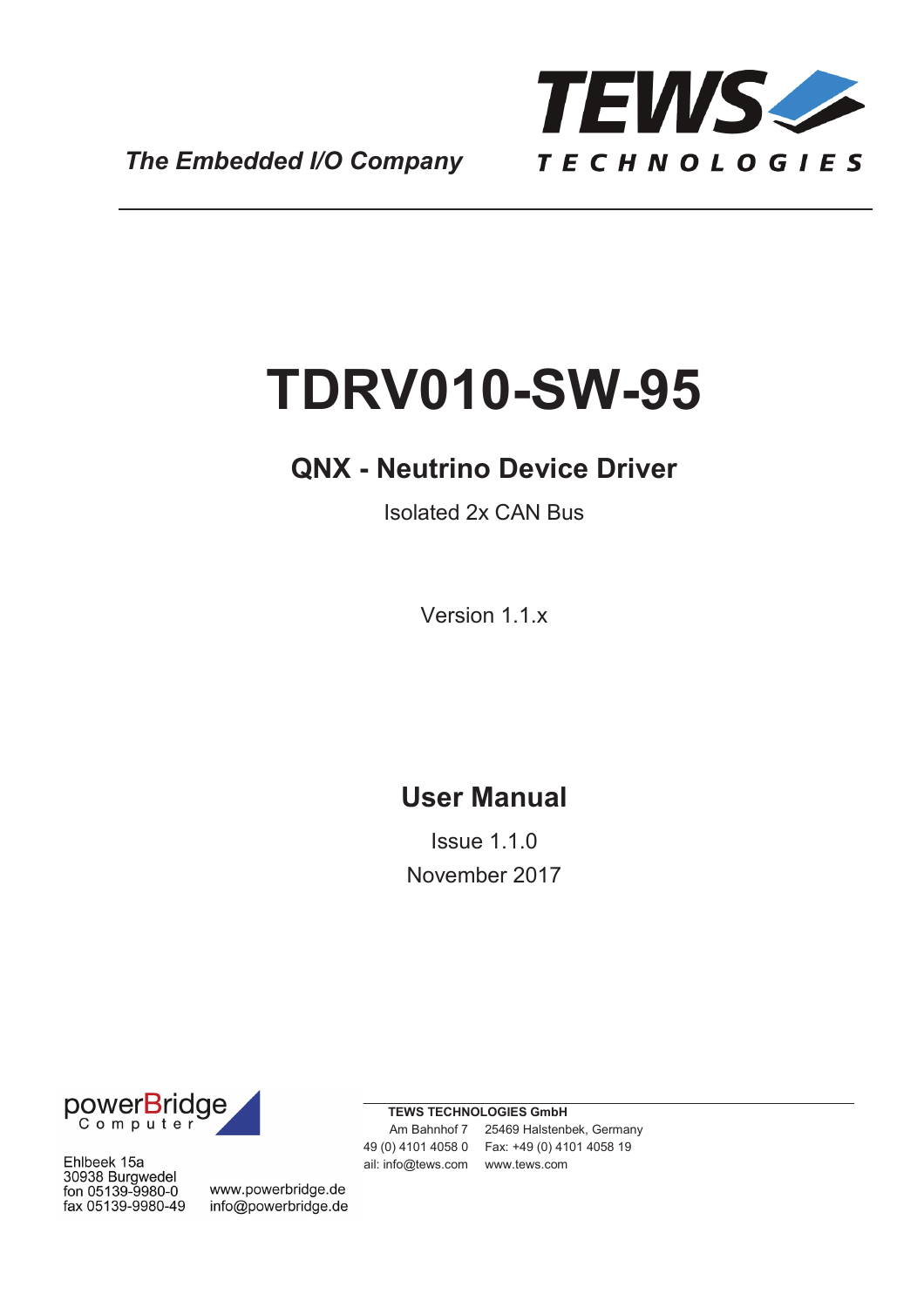

#### **TDRV010-SW-95**

QNX - Neutrino Device Driver

Isolated 2x CAN Bus

Supported Modules: TPMC810 TPMC310

This document contains information, which is proprietary to TEWS TECHNOLOGIES GmbH. Any reproduction without written permission is forbidden.

TEWS TECHNOLOGIES GmbH has made any effort to ensure that this manual is accurate and complete. However TEWS TECHNOLOGIES GmbH reserves the right to change the product described in this document at any time without notice.

TEWS TECHNOLOGIES GmbH is not liable for any damage arising out of the application or use of the device described herein.

©2009-2017 by TEWS TECHNOLOGIES GmbH

| <b>Issue</b> | <b>Description</b>                                   | <b>Date</b>       |
|--------------|------------------------------------------------------|-------------------|
| 1.0.0        | First Issue                                          | March 19, 2009    |
| 1.0.1        | Update Contact Information                           | December 21, 2010 |
| 1.0.2        | Chapter for Driver Installation with Momentics added | September 8, 2016 |
| 1.1.0        | Support for QNX7 added                               | November 20, 2017 |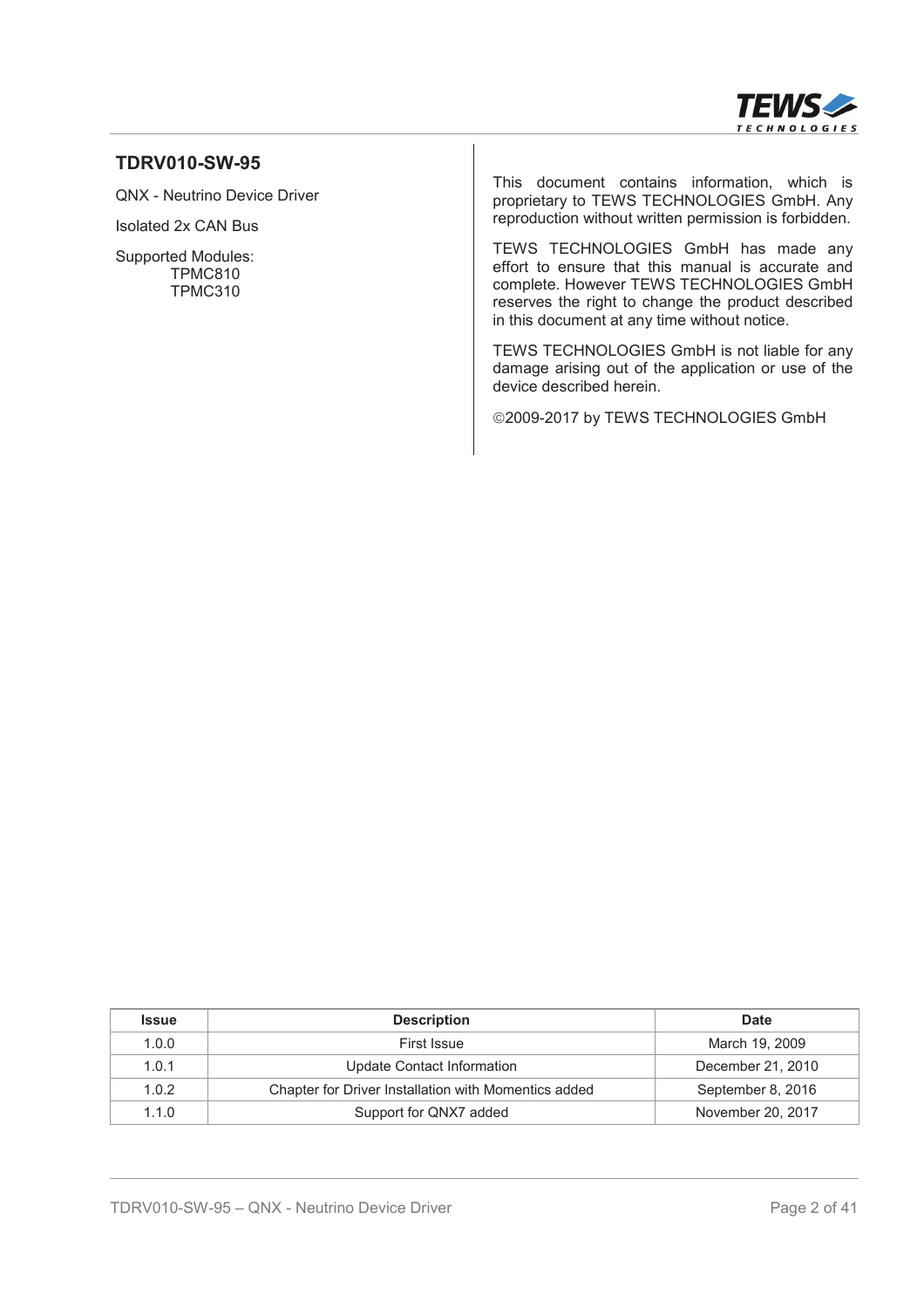

# **Table of Contents**

| 1              |                  |  |
|----------------|------------------|--|
| $\overline{2}$ |                  |  |
|                |                  |  |
|                | 2.1.1            |  |
|                | 2.1.2            |  |
|                |                  |  |
|                | 2.2.1            |  |
|                | 2.2.2            |  |
|                | 2.2.3            |  |
|                |                  |  |
|                | 2.3.1            |  |
|                | 2.3.2            |  |
|                | 2.3.3            |  |
|                |                  |  |
|                |                  |  |
| 3              |                  |  |
|                |                  |  |
|                |                  |  |
|                |                  |  |
|                | 3.3.1            |  |
|                | 3.3.2            |  |
|                | 3.3.3            |  |
|                | 3.3.4            |  |
|                | 3.3.5            |  |
|                | 3.3.6            |  |
|                | 3.3.7            |  |
|                | 3.3.8            |  |
|                | 3.3.9            |  |
|                | 3.3.10           |  |
|                | 3.3.11           |  |
|                | 3.3.12<br>3.3.13 |  |
|                | 3.3.14           |  |
|                | 3.3.15           |  |
| 4              |                  |  |
|                |                  |  |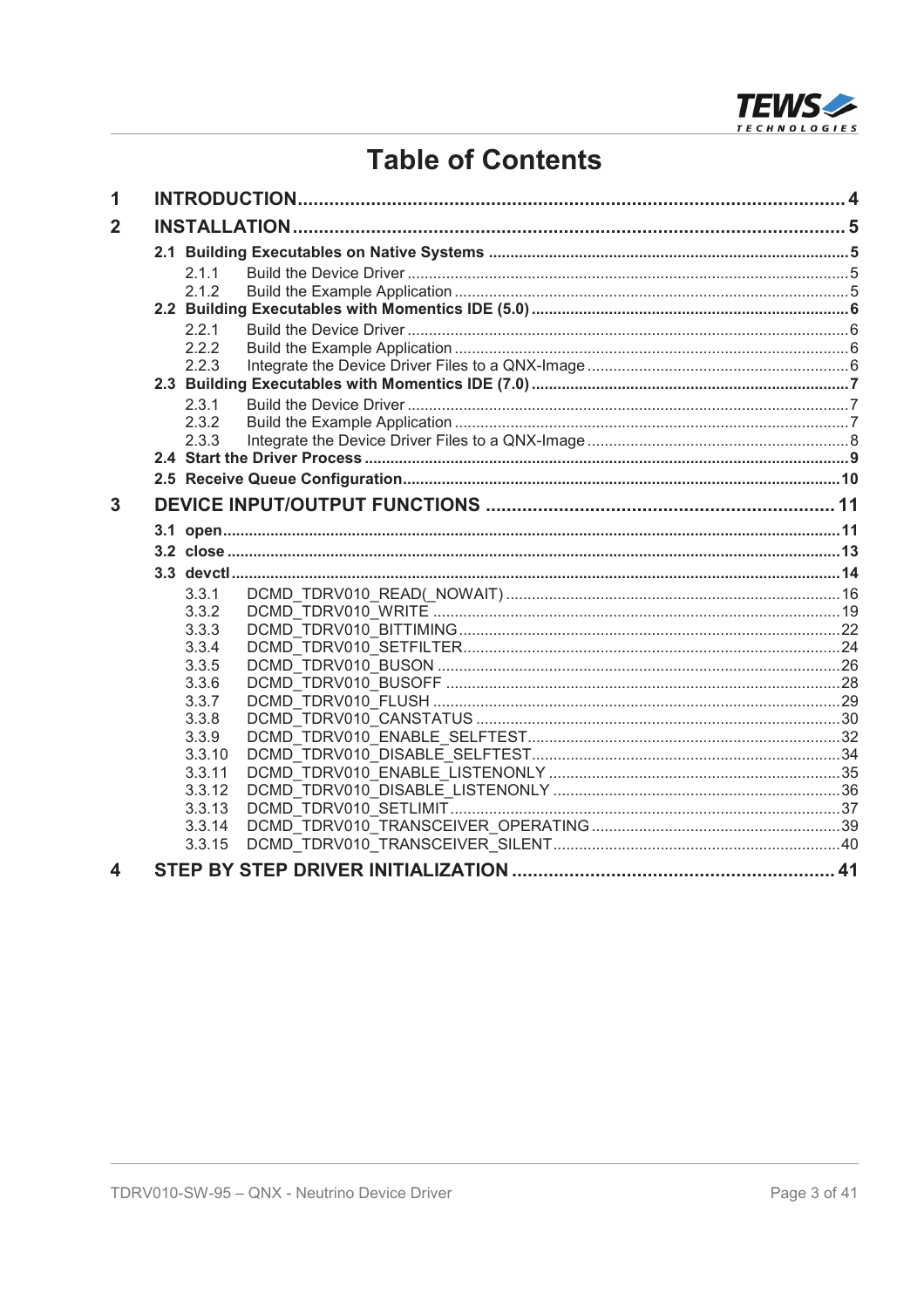

# **1 Introduction**

The TDRV010-SW-95 QNX-Neutrino device driver allows the operation of the supported CAN Bus devices on QNX-Neutrino operating systems.

The TDRV010 device driver is basically implemented as a user installable Resource Manager. The standard file (I/O) functions (open, close and devctl) provide the basic interface for opening and closing a file descriptor and for performing device I/O and control operations.

The TDRV010-SW-95 device driver supports the following features:

- ¾ Transmission and receive of Standard and Extended Identifiers
- $\triangleright$  Standard bit rates from 50 kbit up to 1 Mbit and user defined bit rates
- $\triangleright$  Message acceptance filtering
- $\triangleright$  Single-Shot transmission
- $\triangleright$  Listen only mode
- $\triangleright$  Message self-reception
- $\triangleright$  Programmable error warning limit

The TDRV010-SW-95 device driver supports the modules listed below:

| TPMC310 | Isolated 2 x CAN Bus | (PMC, Conduction Cooled) |
|---------|----------------------|--------------------------|
| TPMC810 | Isolated 2 x CAN Bus | (PMC)                    |

#### **In this document all supported modules and devices will be called TDRV010. Specials for certain devices will be advised.**

To get more information about the features and use of TDRV010 devices it is recommended to read the manuals listed below.

#### TPMC310, TPMC810 User Manual

SJA1000 CAN Controller Manual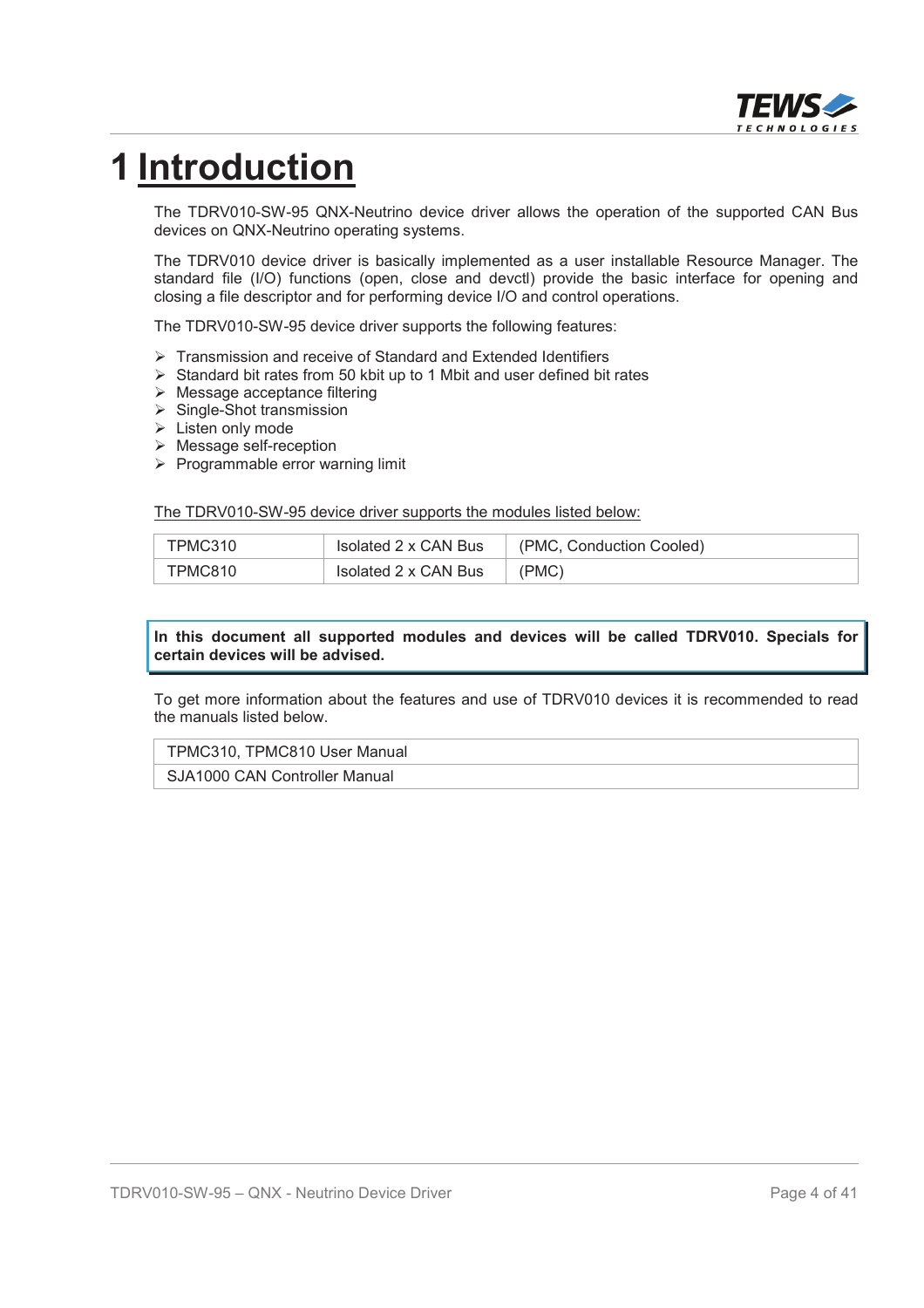

# **2 Installation**

Following files are located in the directory TDRV010-SW-95 on the distribution media:

| TDRV010-SW-95-SRC.tar.gz | GZIP compressed archive with driver source code |
|--------------------------|-------------------------------------------------|
| TDRV010-SW-95-1.1.0.pdf  | This manual in PDF format                       |
| ChangeLog.txt            | Release history                                 |
| Release.txt              | Information about the Device Driver Release     |

The GZIP compressed archive TDRV010-SW-95-SRC.tar.gz contains the following files and directories:

Directory path 'tdrv010':

| /driver/tdrv010.c    | Driver source code                                         |
|----------------------|------------------------------------------------------------|
| /driver/tdrv010.h    | Definitions and data structures for driver and application |
| /driver/tdrv010def.h | Device driver include                                      |
| /driver/ sja1000.h   | Philips SJA1000 CAN controller definitions                 |
| /driver/node.c       | Queue management source code                               |
| /driver/node.h       | Queue management definitions                               |
| /driver/nto/*        | Build path                                                 |
| /example/example.c   | Example application                                        |
| /example/nto/*       | Build path                                                 |

# **2.1 Building Executables on Native Systems**

For installation copy the tar-archive into the /usr/src directory and unpack it (e.g.  $\tan^{-1}x\cot$ TDRV010-SW-95-SRC.tar.gz). After that the necessary directory structure for the automatic build and the source files are available underneath the new directory called *tdrv010*.

**It is absolutely important to extract the TDRV010 tar archive in the /usr/src directory. Otherwise the automatic build with make will fail.**

### **2.1.1 Build the Device Driver**

Change to the /usr/src/tdrv010/driver directory

Execute the Makefile:

# make install

After successful completion the driver binary (tdrv010) will be installed in the /bin directory.

### **2.1.2 Build the Example Application**

Change to the /usr/src/tdrv010/example directory

Execute the Makefile:

# make install

After successful completion the example binary (*tdrv010exa*) will be installed in the /bin directory.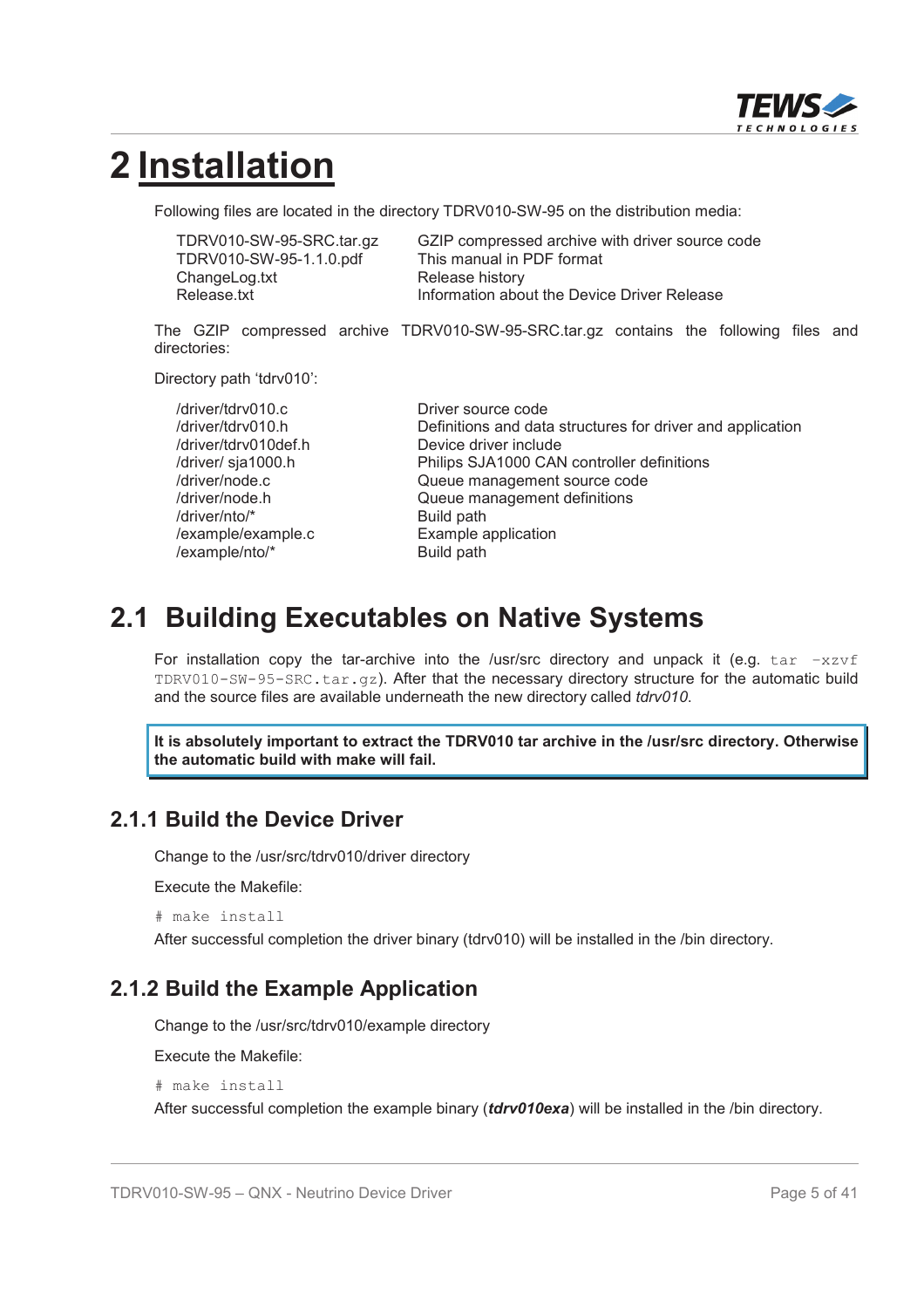

# **2.2 Building Executables with Momentics IDE (5.0)**

This chapter gives just a simple description how to build the drivers with the Momentics IDE (5.0), for more detailed information please refer to the appropriate documentation.

For installation unpack the tar-archive into the desired working directory.

After that the necessary directory structure for the automatic build and the source files are available beneath the new directory called *tdrv010*.

#### **2.2.1 Build the Device Driver**

Create a new project ("Makefile Project with Existing Code") in your workspace:

- Select a "Project Name" (e.g. TDRV010)
- Select the path "tdrv010\driver" in the working directory as "Existing Code Location"
- Select the "Toolchain for Indexer Settings" (e.g. "QNX Multi-toolchain")

Now the device driver can be built by "Building the Project".

After successful completion the IDE shows a "Binaries"-path containing the built binary of tdrv010 device driver. (e.g. "tdrv010 – [x86/le]")

### **2.2.2 Build the Example Application**

Create a new project ("Makefile Project with Existing Code") in your workspace:

- Select a "Project Name" (e.g. TDRV010-Example)
- Select the path "tdrv010\example" in the working directory as "Existing Code Location"
- Select the "Toolchain for Indexer Settings" (e.g. "QNX Multi-toolchain")

Now the example can be built by "Building the Project".

After successful completion the IDE shows a "Binaries"-path containing the built binary of tdrv010 example application. (e.g. "tdrv010exa – [x86/le]")

### **2.2.3 Integrate the Device Driver Files to a QNX-Image**

To add the device driver file and the example application file to a QNX-Image, just a few steps are necessary.

Copy the desired binary files of the device driver and example project into "sbin" beneath the "install" path of the target project using the Momentics-IDE.

Add the filenames of the added files into the build-file (e.g. "x86-generic.build") in "images". For example the filenames (e.g. tdrv010, tdrv010exa) can be inserted behind the serial driver names (insert each filename in a separate line).

After a rebuild of the QNX-Image, the driver files will be available on the disk and can be used after booting.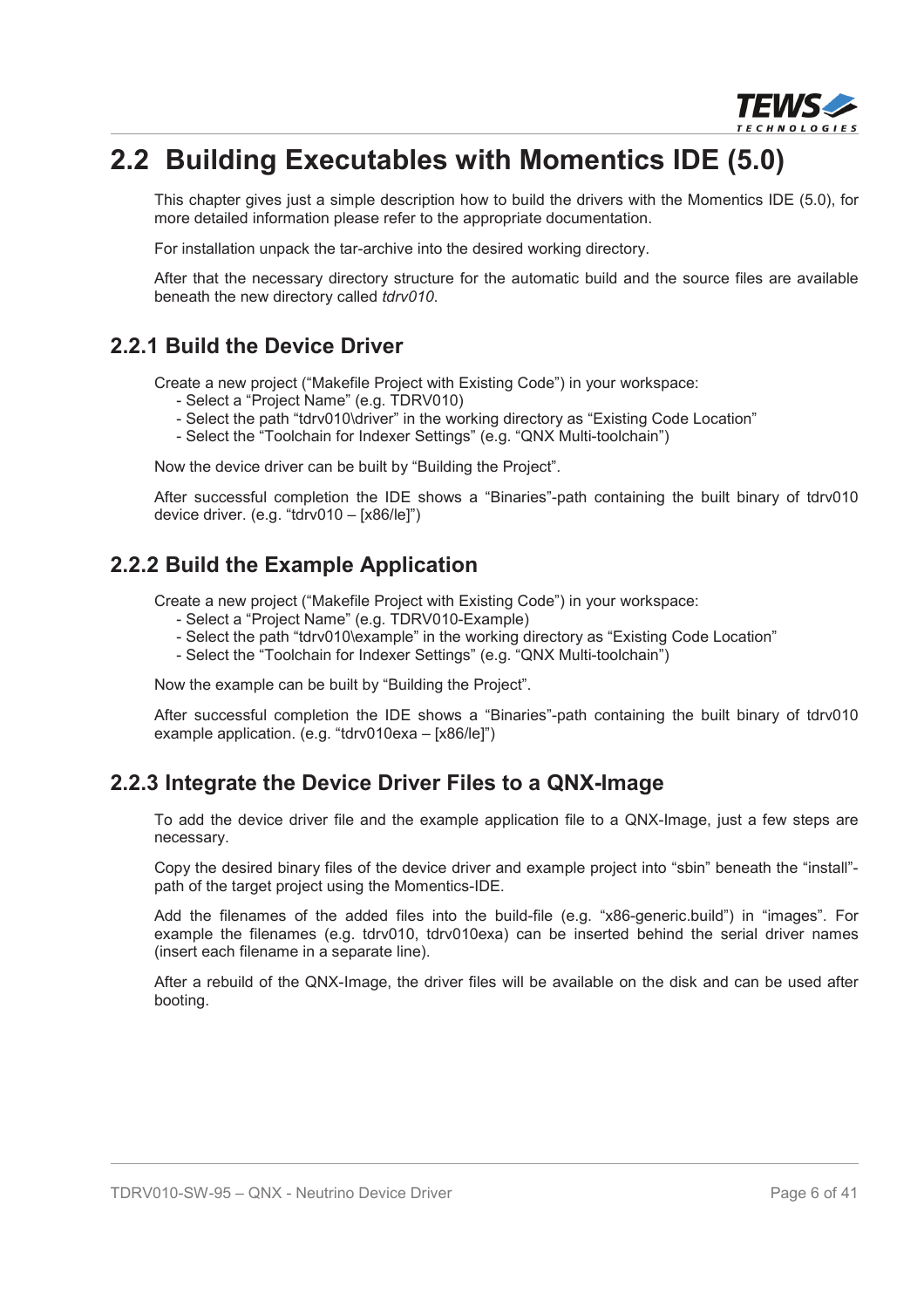

# **2.3 Building Executables with Momentics IDE (7.0)**

This chapter gives just a simple description how to build the drivers with the Momentics IDE (7.0), for more detailed information please refer to the appropriate documentation.

For installation unpack the tar-archive into the desired working directory.

After that the necessary directory structure for the automatic build and the source files are available beneath the new directory called *tdrv010*.

#### **2.3.1 Build the Device Driver**

Create a new project ("Makefile Project with Existing Code") in your workspace:

- Select a "Project Name" (e.g. TDRV010)
- Select the path "tdrv010\driver" in the working directory as "Existing Code Location"
- Select the "Toolchain for Indexer Settings" (e.g. "QNX Multi-toolchain")

Now we have to specify the name of the driver executable and additional libraries needed for the driver. Open the projects properties (Alt+Enter), select  $C/C++$  Build $\rightarrow$ Environment and add the following environment variables and values to the necessary configurations:

- $-$  NAME = tdrv010
- LIBS = pci

Now the device driver can be built by "Building the Project".

After successful completion the IDE shows a "Binaries"-path containing the built binaries of tdrv010 device driver of the enabled configurations (e.g. "tdrv010 – [x86/le]" and "tdrv010 – [x86\_64/le]").

#### **2.3.2 Build the Example Application**

Create a new project ("Makefile Project with Existing Code") in your workspace:

- Select a "Project Name" (e.g. TDRV010-Example)
- Select the path "tdrv010\example" in the working directory as "Existing Code Location"
- Select the "Toolchain for Indexer Settings" (e.g. "QNX Multi-toolchain")

Now we have to specify the name of the driver example executable. Open the projects properties (Alt+Enter), select  $C/C++$  Build $\rightarrow$ Environment and add the following environment variables and values to the necessary configurations:

- NAME = tdrv010exa

Now the example can be built by "Building the Project".

After successful completion the IDE shows a "Binaries"-path containing the built binaries of tdrv010 example application of the enabled configurations. (e.g. "tdrv010exa – [x86/le]" and "tdrv010exa –  $[×86664/|e]")$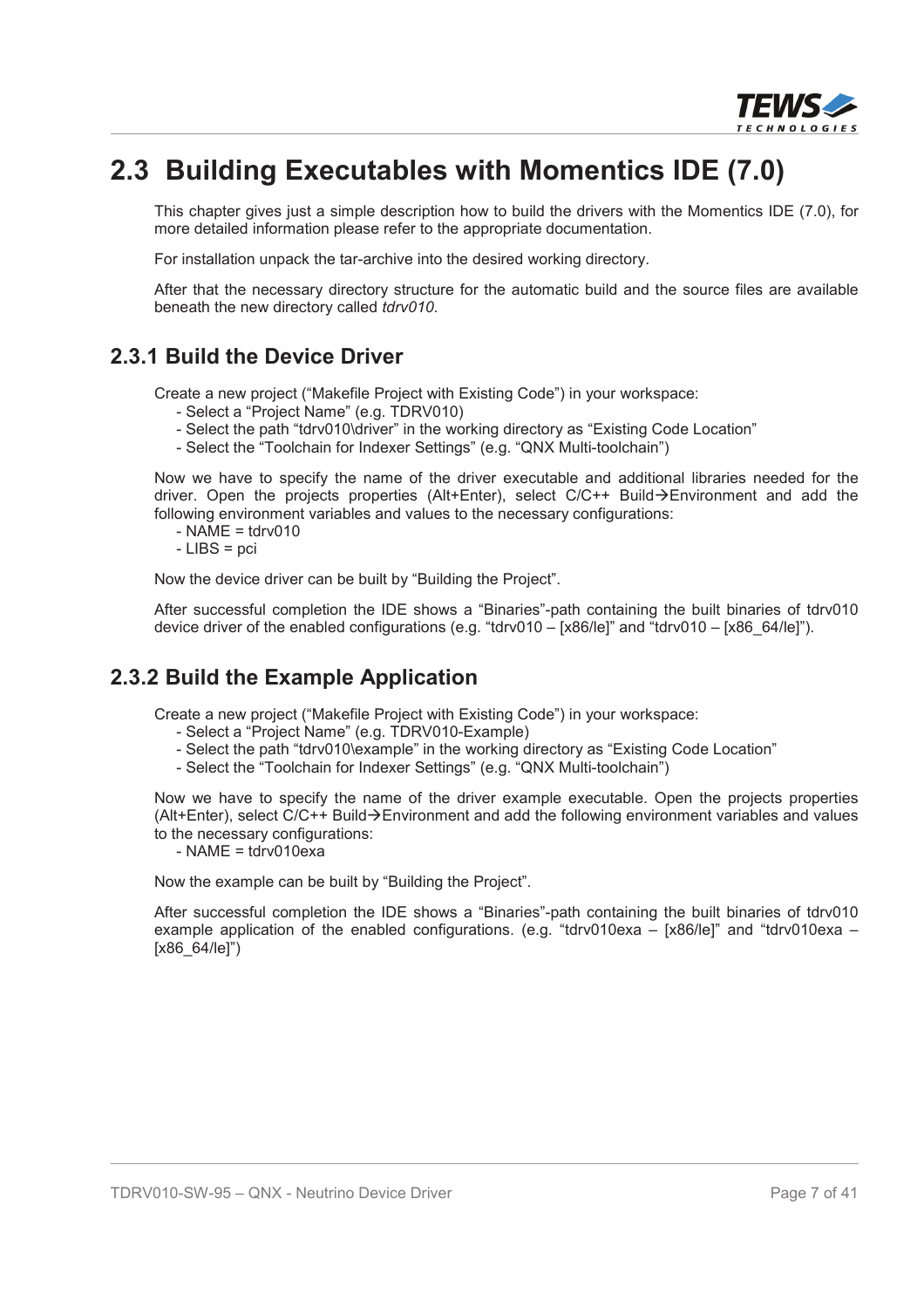

### **2.3.3 Integrate the Device Driver Files to a QNX-Image**

To add the device driver file and the example application file to a QNX-Image, just a few steps are necessary.

Copy the desired binary files of the device driver and example project into "sbin" beneath the "install" path of the target project using the Momentics-IDE.

Add the filenames of the added files into the build-file (e.g. "x86-generic.build") in "images". For example the filenames (e.g. tdrv010, tdrv010exa) can be inserted behind the serial driver names (insert each filename in a separate line).

After a rebuild of the QNX-Image, the driver files will be available on the disk and can be used after booting.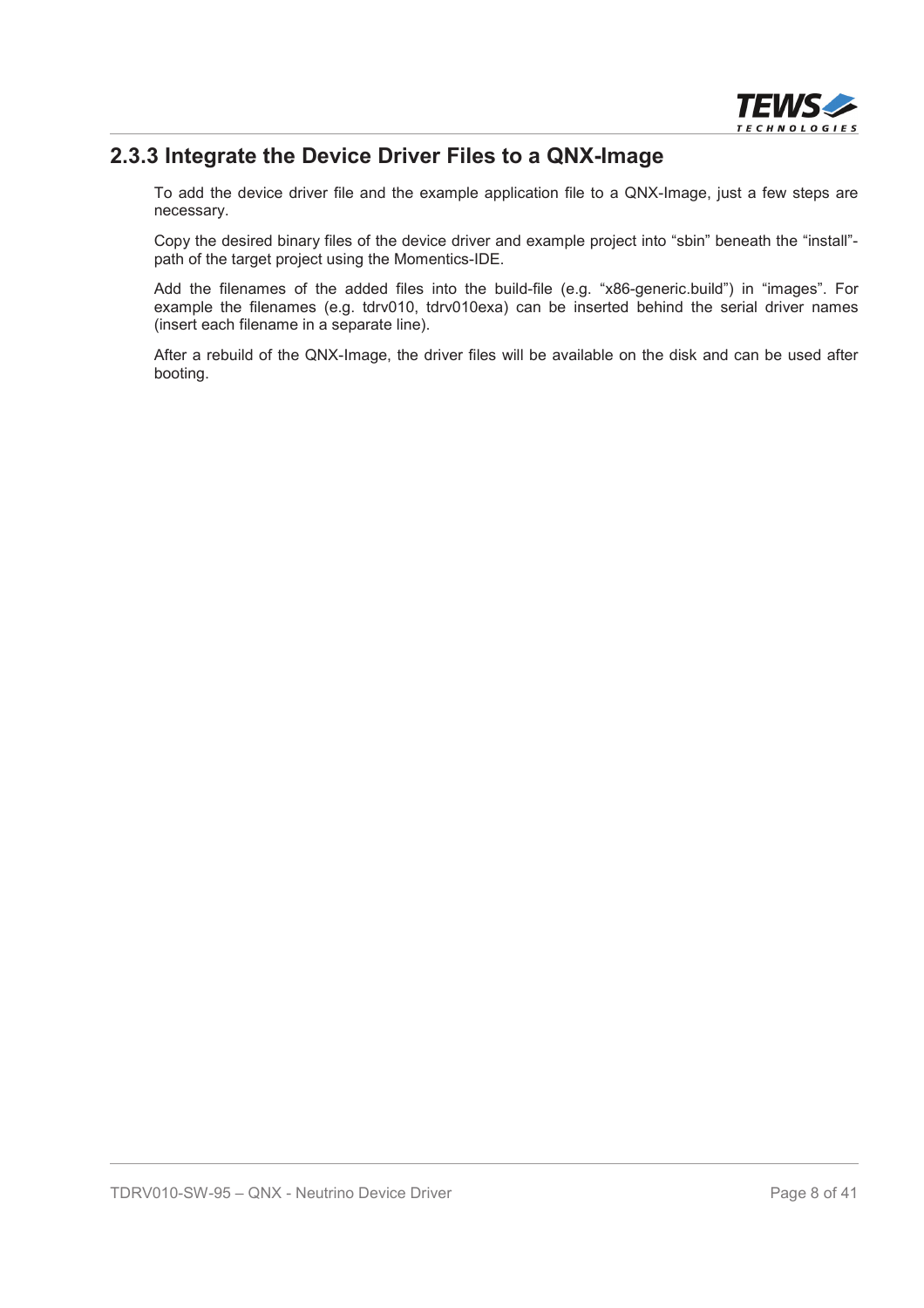

# **2.4 Start the Driver Process**

To start the TDRV010 device driver, you have to enter the process name with optional parameter from the command shell or in the startup script.

tdrv010 [-v] &

The TDRV010 Resource Manager creates one device for each CAN channel, and registers the created devices in the Neutrinos pathname space under following names.

```
/dev/tdrv010_0
/dev/tdrv010_1
…
/dev/tdrv010_x
```
The reference between the created device names and the physical devices depends on the search order of the PCI bus driver. The TDRV010 searches for supported devices in the following order: TPMC810, TPMC310.

| <b>Module</b>                 | <b>Local Channel</b> | <b>Device Name</b> |
|-------------------------------|----------------------|--------------------|
| <b>TPMC810-10</b>             |                      | /dev/tdrv010 0     |
| <b>TPMC810-10</b>             |                      | /dev/tdrv010 1     |
| TPMC310-10 $(1st)$            |                      | /dev/tdrv010 2     |
| TPMC310-10 (1 <sup>st</sup> ) | っ                    | /dev/tdrv010 3     |
| TPMC310-10 $(2^{nd})$         |                      | /dev/tdrv010 4     |
| TPMC310-10 (2 <sup>nd</sup> ) |                      | /dev/tdrv010 5     |

Example: A system with 1x TPMC810-10, and 2x TPMC310-10 will create the following devices:

The pathname must be used in the application program to open a path to the desired TDRV010 device.

 $fd = open('*/dev/tdrv010 0", 0 RDWR);$ 

For debugging, you can start the TDRV010 Resource Manager with the –v option. Now the Resource Manager will print versatile information about TDRV010 configuration and command execution on the terminal window.

tdrv010 –v &

**Make sure that only one instance of the device driver process is started.**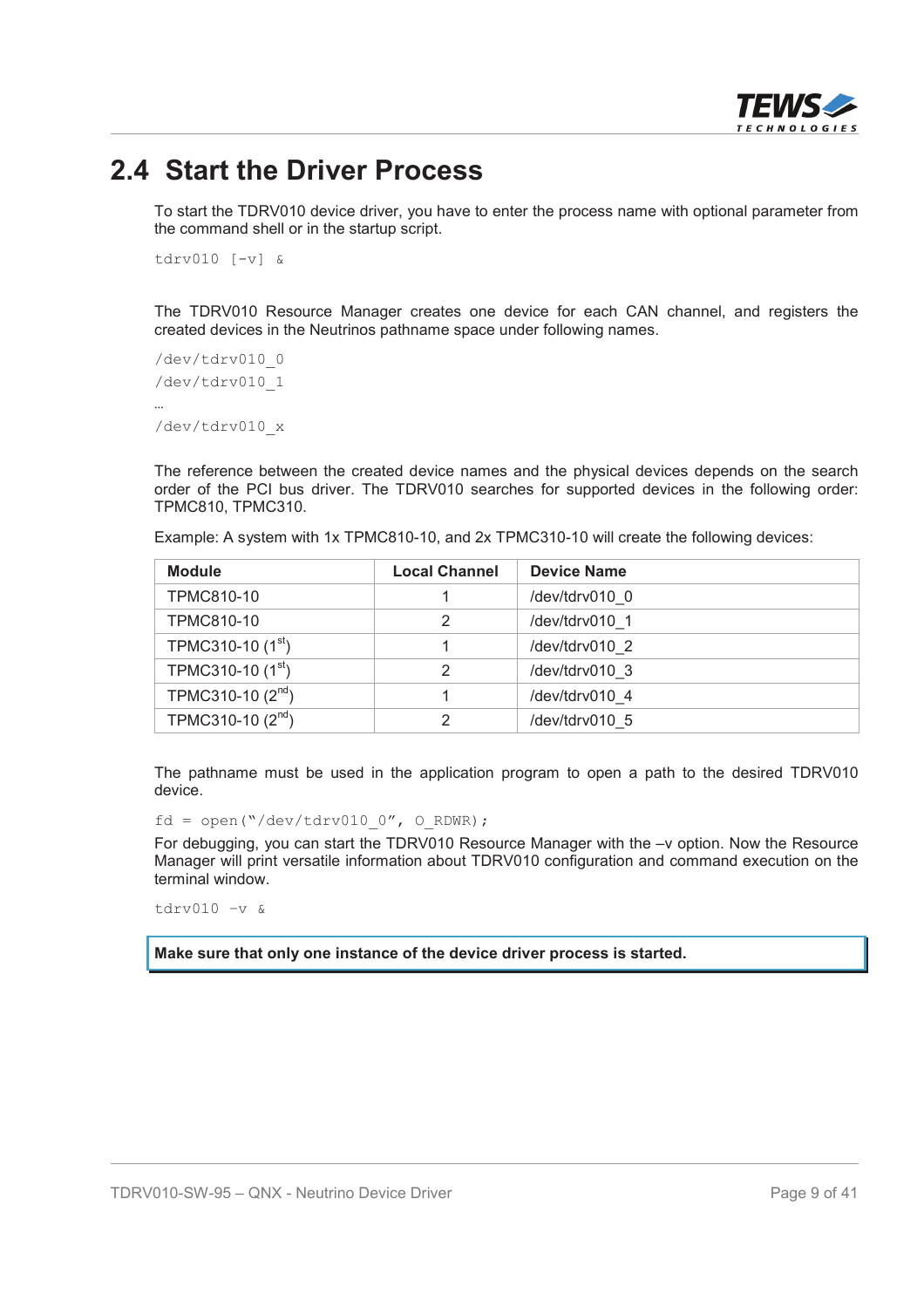

# **2.5 Receive Queue Configuration**

Received CAN messages will be stored in a FIFO buffer. The depth of the FIFO can be adapted by changing the following symbol in tdrv010def.h.

*TDRV010\_RX\_FIFO\_SIZE*

Defines the depth of the message FIFO buffer (default = 100). Valid numbers are in range between 1 and MAXINT.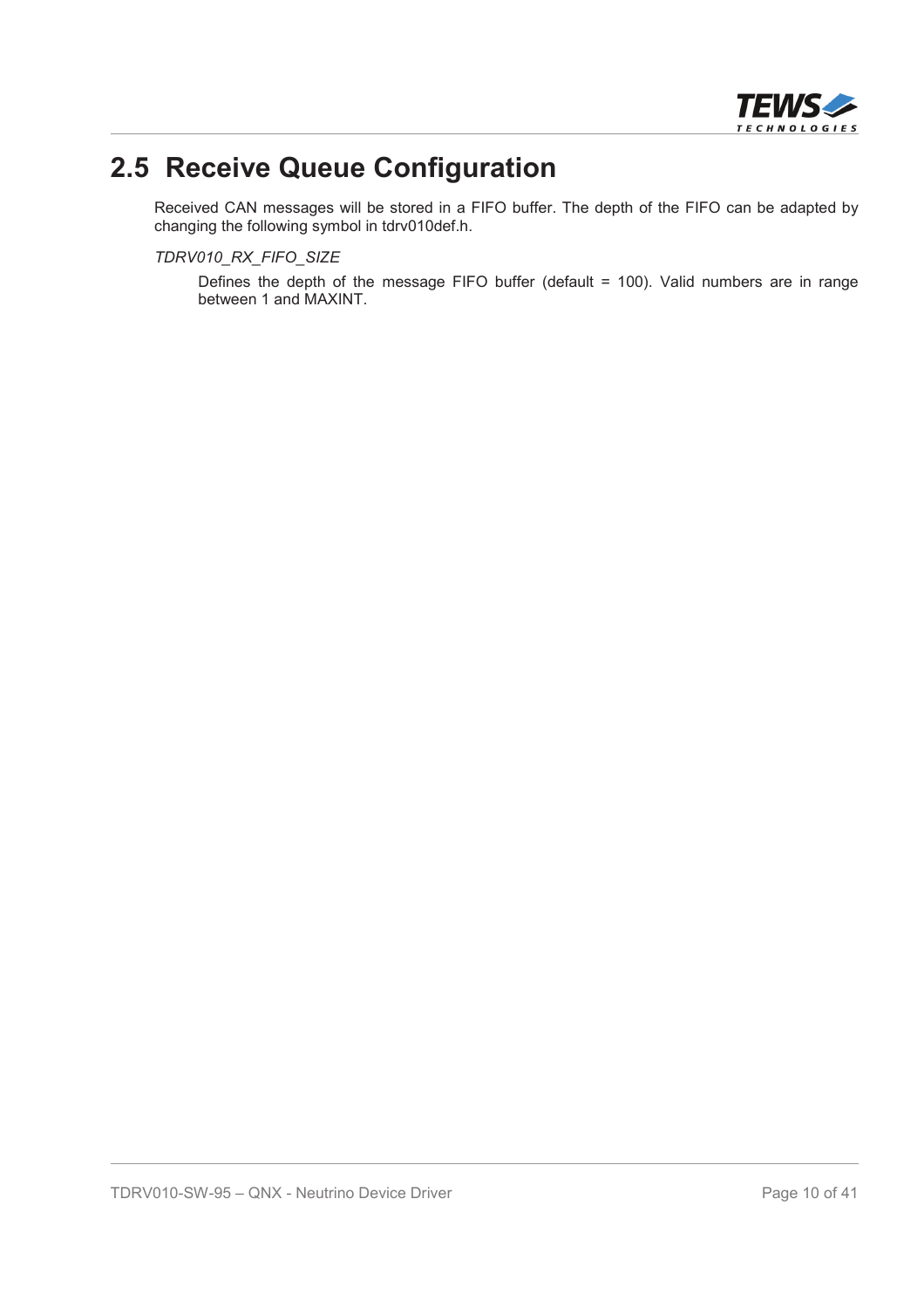

# **3 Device Input/Output Functions**

This chapter describes the interface to the device driver I/O system.

# **3.1 open**

#### **NAME**

open() - open a file descriptor

#### **SYNOPSIS**

#include <sys/types.h> #include <sys/stat.h> #include <fcntl.h>

int open (const char \*pathname, int flags)

#### **DESCRIPTION**

The *open* function creates and returns a new file descriptor for the TDRV010 device named by pathname. The flags argument controls how the file is to be opened. TDRV010 devices must be opened O\_RDWR.

### **EXAMPLE**

```
int fd;
fd = open('Y/dev/tdrv010 0", 0 RDWR);if (fd == -1){
    /* Handle error */
}
```
#### **RETURNS**

The normal return value from open is a non-negative integer file descriptor. In the case of an error, a value of –1 is returned. The global variable errno contains the detailed error code.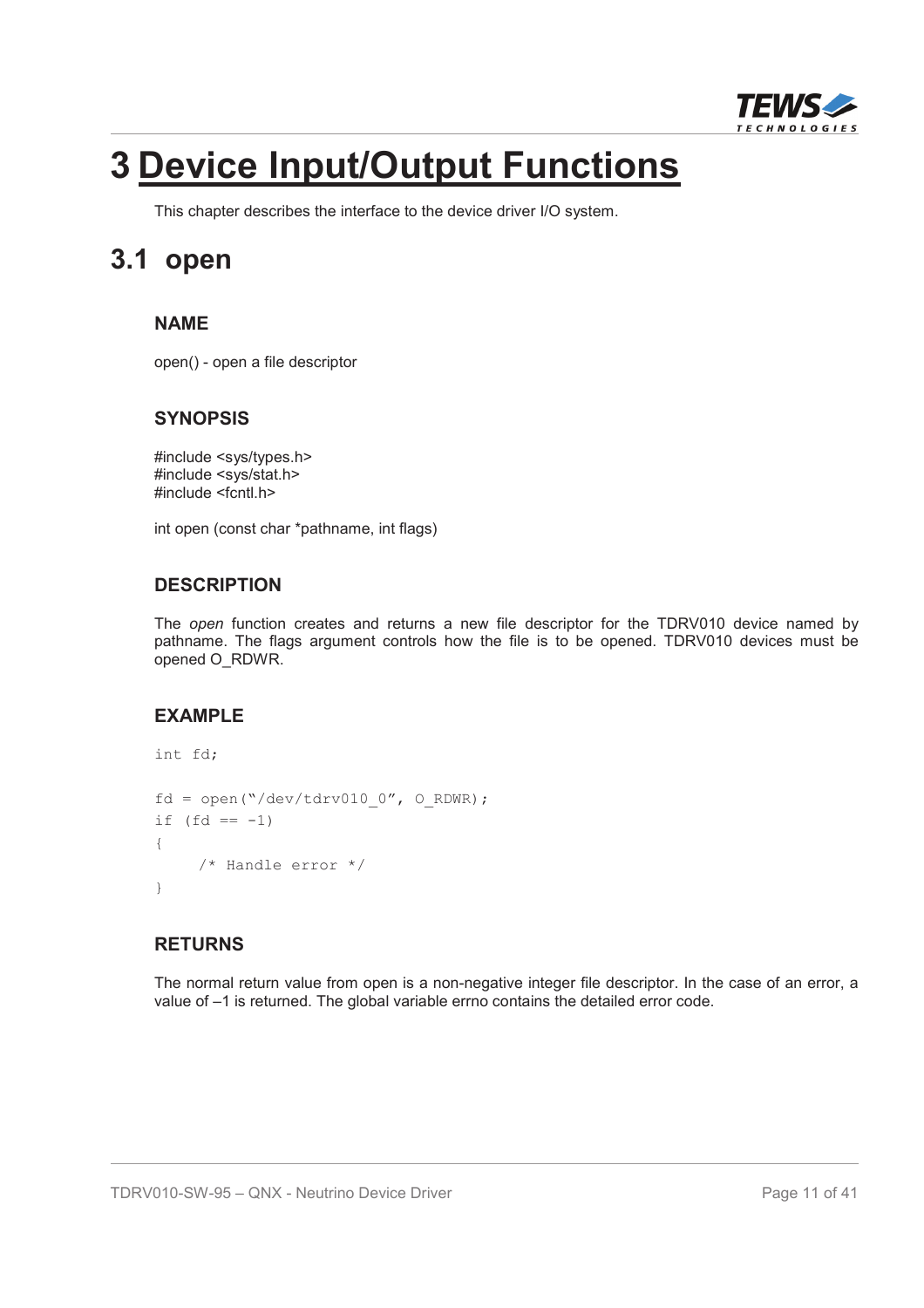

#### **ERRORS**

Returns only Neutrino specific error codes, see Neutrino Library Reference.

### **SEE ALSO**

Library Reference - open()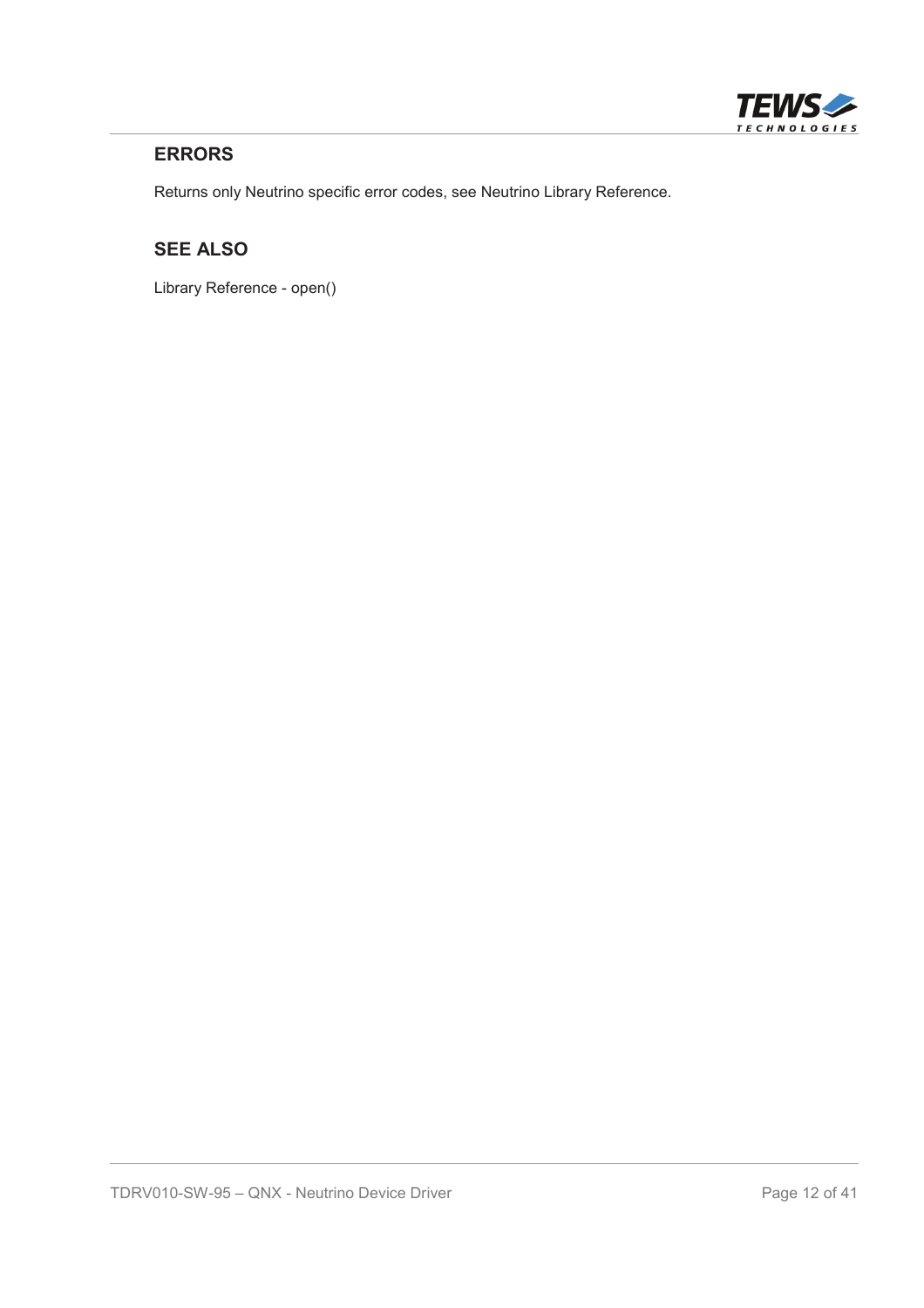

# **3.2 close**

#### **NAME**

close() – close a file descriptor

#### **SYNOPSIS**

#include <unistd.h>

int close (int filedes)

#### **DESCRIPTION**

The close function closes the file descriptor *filedes*.

#### **EXAMPLE**

```
int fd;
…
if (close(fd) != 0){
    /* handle close error conditions */
}
```
#### **RETURNS**

The normal return value from close is 0. In the case of an error, a value of –1 is returned. The global variable *errno* contains the detailed error code.

#### **ERRORS**

Returns only Neutrino specific error code, see Neutrino Library Reference.

#### **SEE ALSO**

Library Reference - close()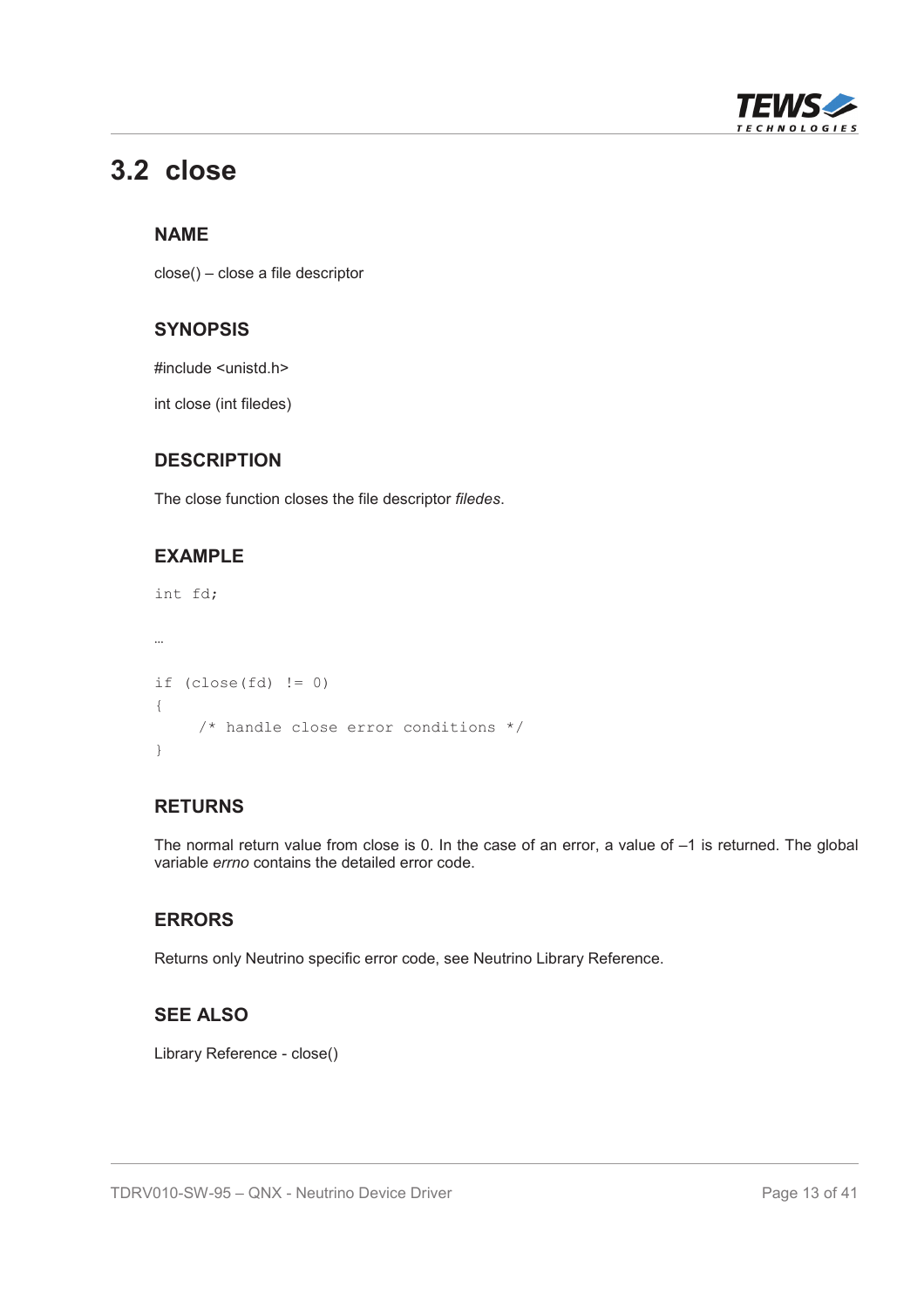

# **3.3 devctl**

#### **NAME**

devctl() – device control functions

#### **SYNOPSIS**

#include <sys/types.h> #include <unistd.h> #include <devctl.h>

int devctl

| int    | filedes,      |
|--------|---------------|
| int    | dcmd,         |
| void   | *data ptr,    |
| size t | n bytes,      |
| int    | *dev info ptr |
|        |               |

#### **DESCRIPTION**

The devctl function sends a control code directly to a device, specified by *filedes*, causing the corresponding device to perform the requested operation.

The argument *dcmd* specifies the control code for the operation.

The arguments *data\_ptr* and *n\_bytes* depends on the command and will be described for each command in detail later in this chapter. Usually *data\_ptr* points to a buffer that passes data between the user task and the driver and *n\_bytes* defines the size of this buffer.

The argument *dev\_info\_ptr* is unused for the TDRV010 driver and should be set to NULL.

The following devctl command codes are defined in *tdrv010.h*:

| Value                    | <b>Description</b>                                                                       |
|--------------------------|------------------------------------------------------------------------------------------|
| DCMD TDRV010 READ        | Read a CAN message from the specified<br>queue                                           |
| DCMD TDRV010 READ NOWAIT | Read CAN message from the specified<br>queue and return immediately if queue is<br>empty |
| DCMD TDRV010 WRITE       | Write message to the CAN bus                                                             |
| DCMD TDRV010 BITTIMING   | Setup a new bit timing                                                                   |
| DCMD TDRV010 SETFILTER   | Setup acceptance filter                                                                  |
| DCMD TDRV010 BUSON       | Enter the bus on state                                                                   |
| DCMD TDRV010 BUSOFF      | Enter the bus off state                                                                  |
| DCMD TDRV010 FLUSH       | Flush one or all receive queues                                                          |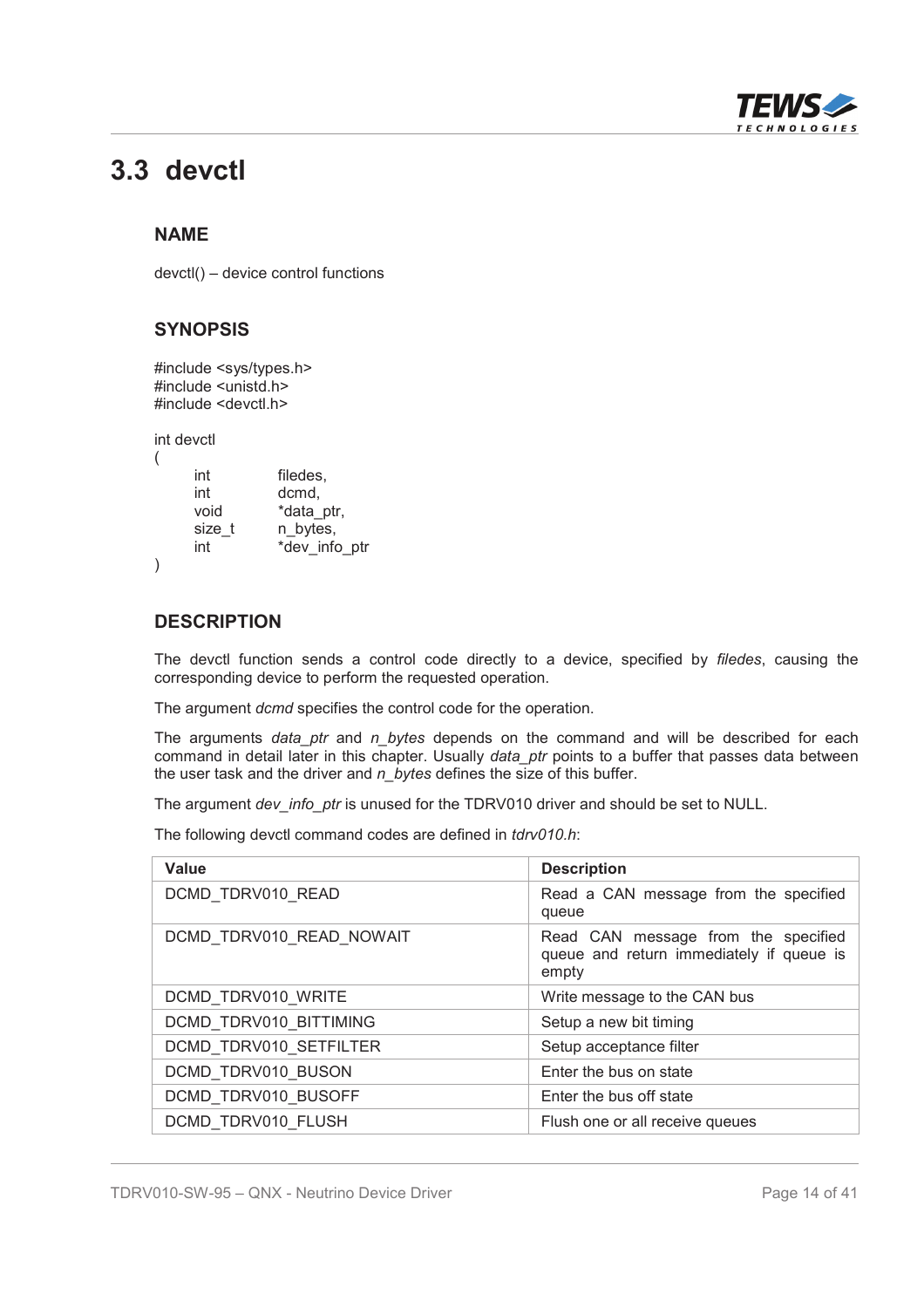

| DCMD TDRV010 CANSTATUS             | Returns CAN controller status information             |
|------------------------------------|-------------------------------------------------------|
| DCMD_TDRV010_ENABLE_SELFTEST       | Enable self-test mode                                 |
| DCMD TDRV010 DISABLE SELFTEST      | Disable self-test mode                                |
| DCMD TDRV010 ENABLE LISTENONLY     | Enable listen only mode                               |
| DCMD TDRV010 DISABLE LISTENONLY    | Disable listen only mode                              |
| DCMD TDRV010 SETLIMIT              | Set new error warning limit                           |
| DCMD TDRV010 TRANSCEIVER OPERATING | Set transceivers to operating state<br>(TPMC310 only) |
| DCMD TDRV010 TRANSCEIVER SILENT    | Set transceivers to silent state<br>(TPMC310 only)    |

See behind for more detailed information on each control code.

**To use these TDRV010 specific control codes the header file tdrv010.h must be included in the application.**

#### **RETURNS**

On success, EOK is returned. In the case of an error, the appropriate error code is returned by the function (not in errno!).

#### **ERRORS**

Returns only Neutrino specific error codes, see Neutrino Library Reference.

Other function dependent error codes will be described for each devctl code separately. Note, the TDRV010 driver always returns standard QNX error codes.

#### **SEE ALSO**

Library Reference - devctl()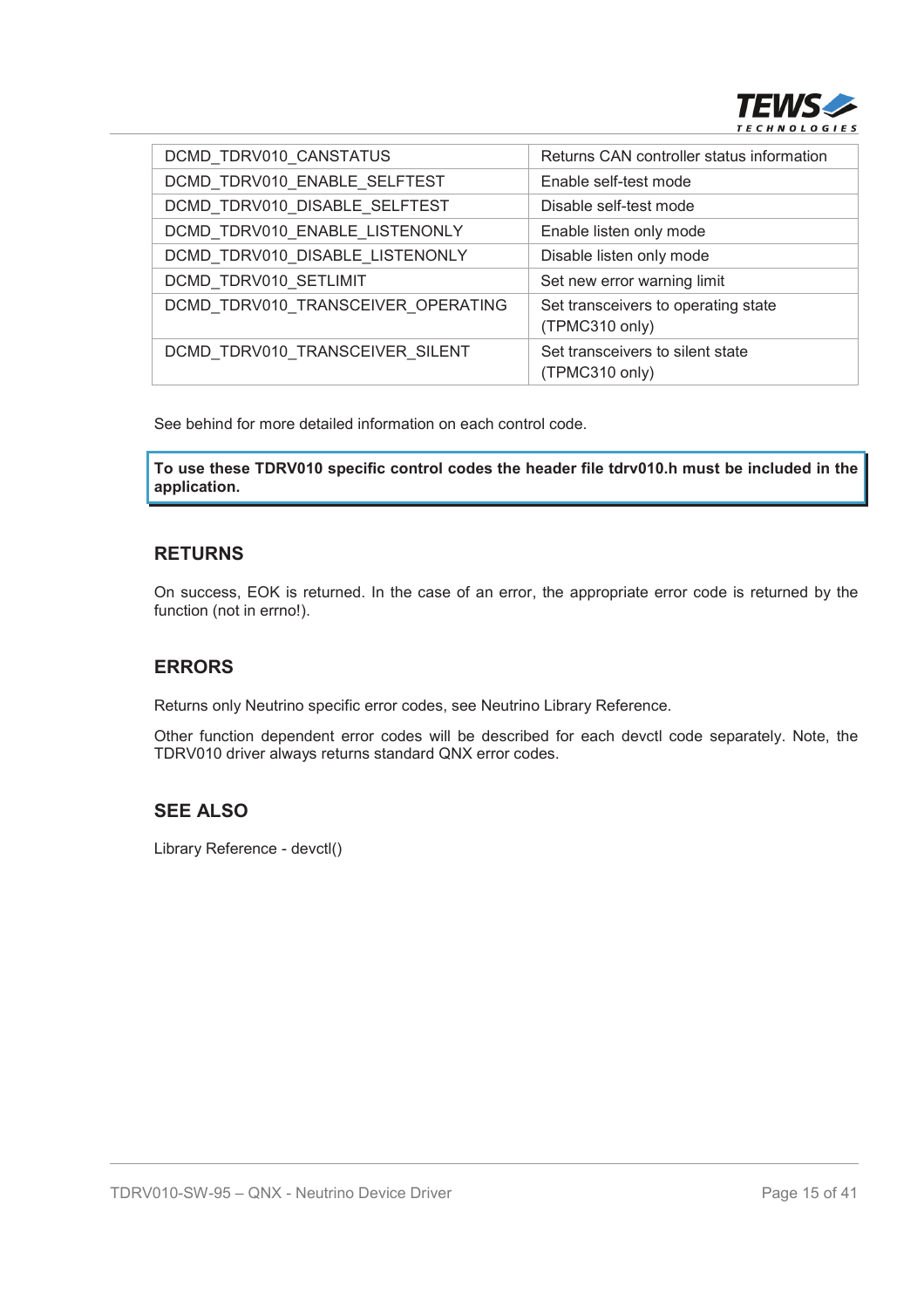

# **3.3.1 DCMD\_TDRV010\_READ(\_NOWAIT)**

#### **NAME**

DCMD\_TDRV010\_READ(\_NOWAIT) – Read a CAN message

#### **DESCRIPTION**

The read function reads a CAN message from the driver receive queue. A pointer to the callers message buffer (TDRV010 MSG BUF) and the size of this structure are passed by the parameters data ptr and n bytes to the device.

typedef struct {

| unsigned int  | Identifier; |
|---------------|-------------|
| unsigned char | IOFlags;    |
| unsigned char | MsgLen;     |
| unsigned char | $Data[8]$ ; |
| int           | Timeout;    |
| unsigned char | Status;     |
|               |             |

} TDRV010\_MSG\_BUF, \*PTDRV010\_MSG\_BUF;

#### *Identifier*

Receives the message identifier of the read CAN message.

#### *IOFlags*

Receives CAN message attributes as a set of bit flags. The following attribute flags are possible:

| <b>Value</b>         | <b>Description</b>                                                                              |
|----------------------|-------------------------------------------------------------------------------------------------|
| TDRV010 EXTENDED     | Set if the received message is an extended message<br>frame. Reset for standard message frames. |
| TDRV010 REMOTE FRAME | Set if the received message is a remote transmission<br>request (RTR) frame.                    |

#### *MsgLen*

Receives the number of message data bytes (0...8).

#### *Data[8]*

This buffer receives up to 8 data bytes. Data[0] receives message Data 0, Data[1] receives message Data 1 and so on.

#### *Timeout*

Specifies the amount of time (in seconds) the caller is willing to wait for execution of read. A value of 0 means wait indefinitely.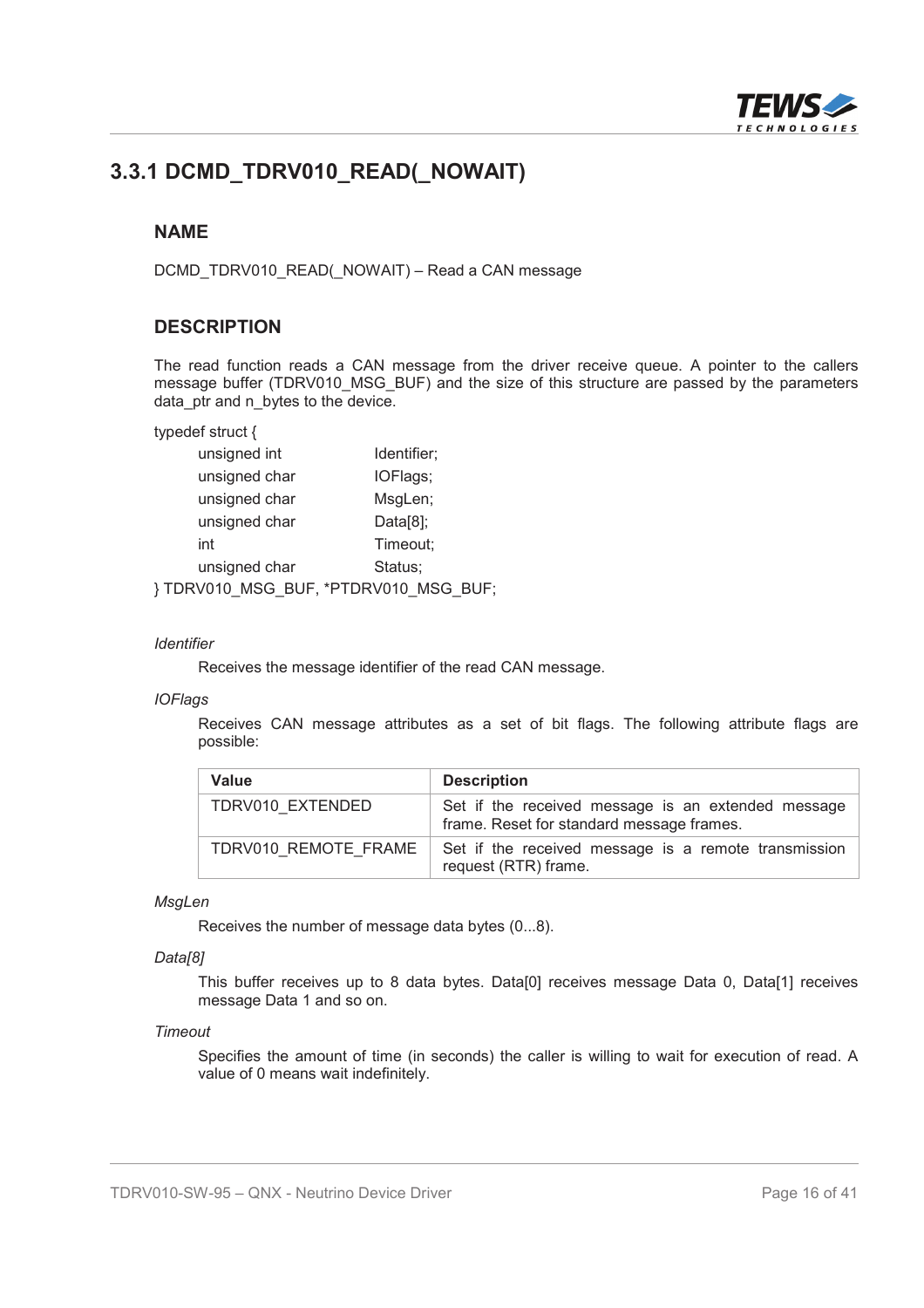

#### *Status*

Receives status information about overrun conditions either in the CAN controller or intermediate software FIFO.

| Value                  | <b>Description</b>                                                                                                                                                                 |  |
|------------------------|------------------------------------------------------------------------------------------------------------------------------------------------------------------------------------|--|
| TDRV010 SUCCESS        | No messages lost                                                                                                                                                                   |  |
| TDRV010 FIFO OVERRUN   | One or more messages were overwritten in the receive<br>queue FIFO. This problem occurs if the FIFO is too<br>small for the application read interval.                             |  |
| TDRV010 MSGOBJ OVERRUN | One or more messages were overwritten in the CAN<br>controller message FIFO because the interrupt latency<br>is too large. Reduce the CAN bit rate or upgrade the<br>system speed. |  |

#### **EXAMPLE**

```
#include "tdrv010.h"
int fd;
int result;
TDRV010 MSG BUF MsgBuf;
MsgBuf.Timeout = 10; /* seconds */
result = devct1( fd,
                DCMD_TDRV010_READ,
                &MsgBuf,
                sizeof(MsgBuf),
                NULL);
if (result != EOK) {
   /* process devctl() error */
}
```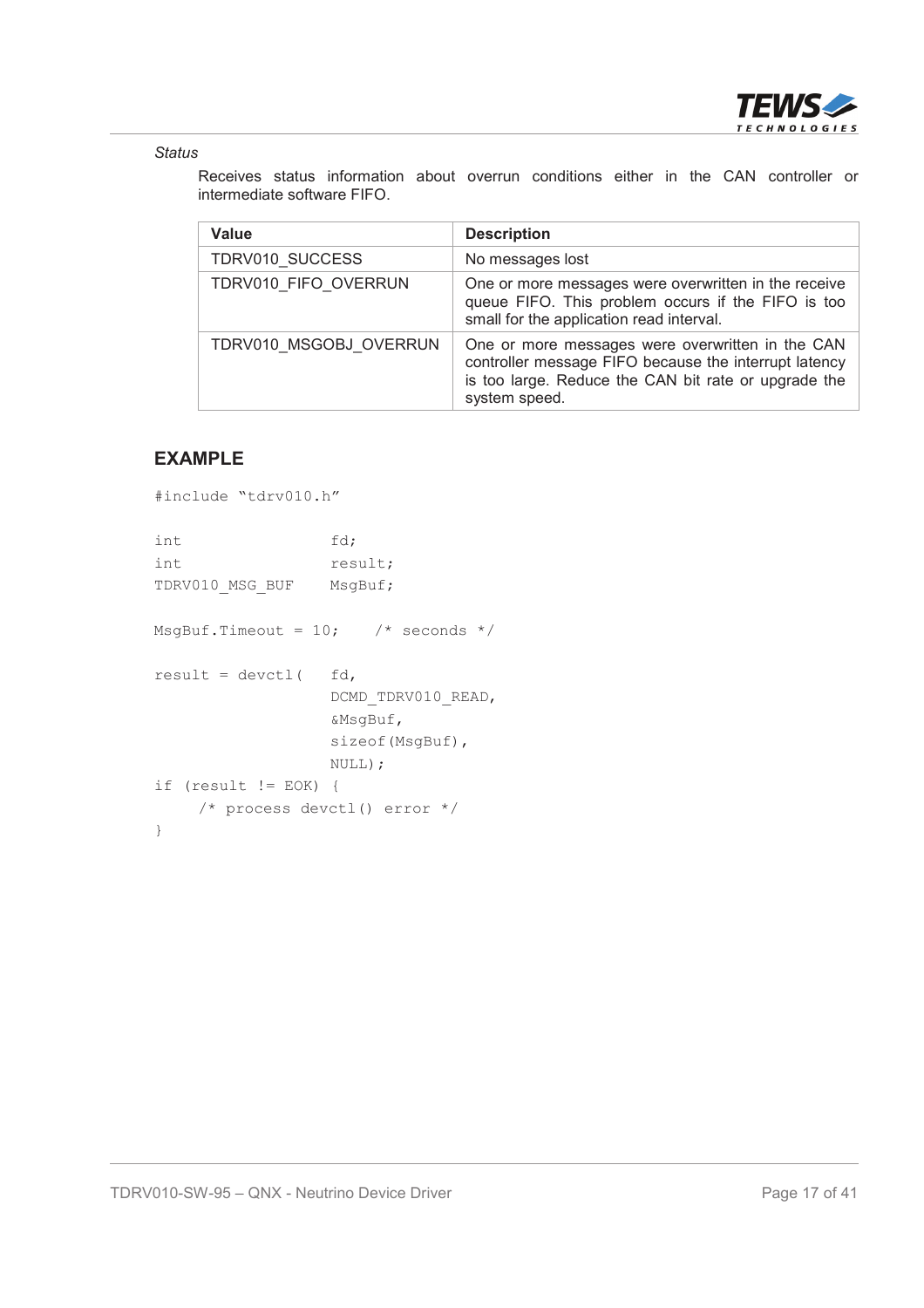

#### **ERRORS**

| <b>Error Code</b>   | <b>Description</b>                                                                                                                                                                                                                                                                                                                                                 |
|---------------------|--------------------------------------------------------------------------------------------------------------------------------------------------------------------------------------------------------------------------------------------------------------------------------------------------------------------------------------------------------------------|
| <b>EINVAL</b>       | Invalid argument. This error code is returned if the size of the message<br>buffer is too small.                                                                                                                                                                                                                                                                   |
| <b>ENOMEM</b>       | No memory available to allocated resources to handle the read<br>command.                                                                                                                                                                                                                                                                                          |
| <b>ECONNREFUSED</b> | The controller is in bus OFF state and no message is available in the<br>specified receive queue.<br>Note, as long as CAN messages are available in the receive queue<br>FIFO, bus OFF conditions were not reported by a read function. This<br>means you can read all CAN messages out of the receive queue FIFO<br>during bus OFF state without an error result. |
| <b>ENODATA</b>      | message available for<br>Currently no CAN<br>read<br>(only<br>DCMD TDRV010 READ NOWAIT).                                                                                                                                                                                                                                                                           |
| <b>ETIMEDOUT</b>    | The allowed time to finish the read request is elapsed.                                                                                                                                                                                                                                                                                                            |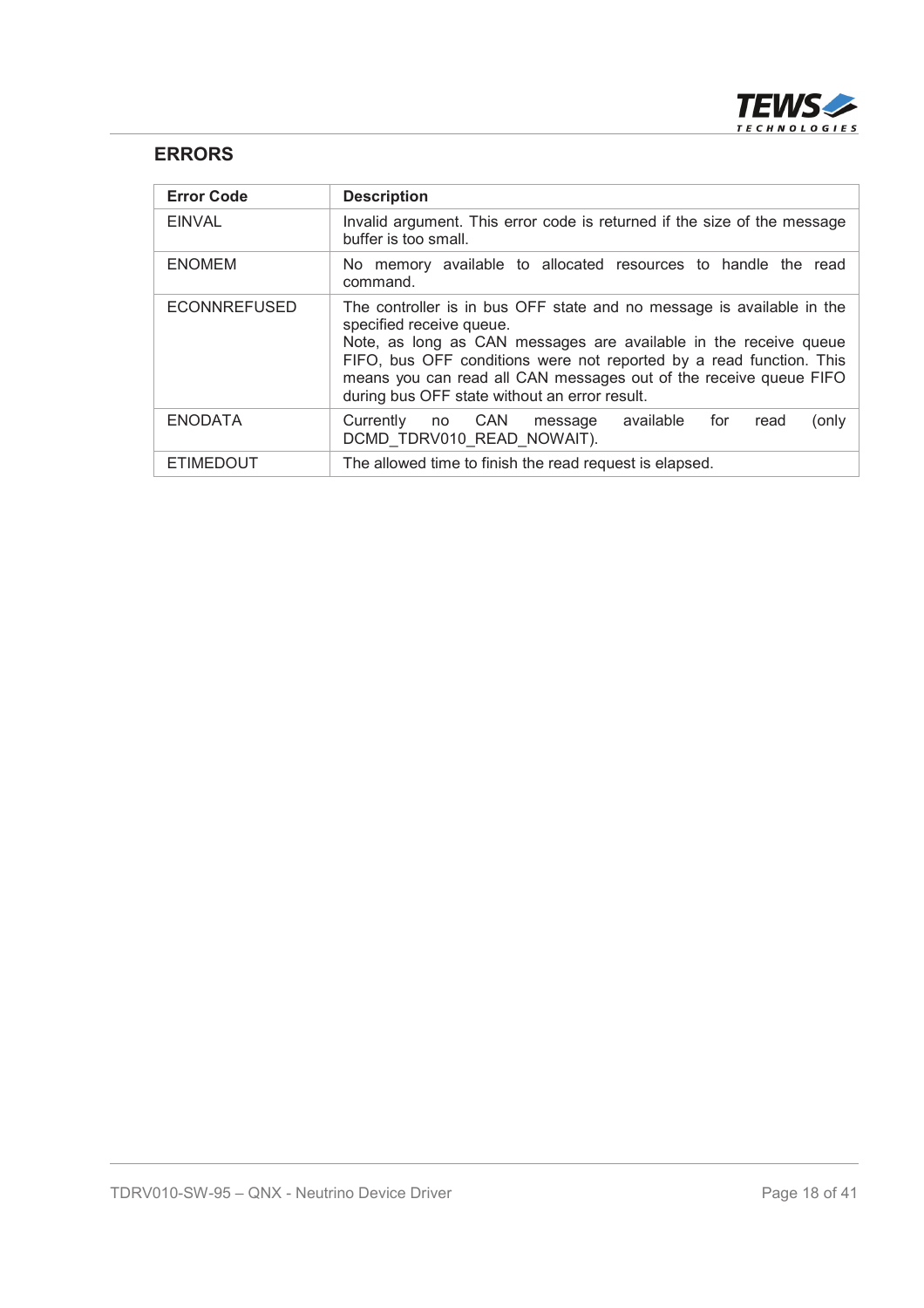

# **3.3.2 DCMD\_TDRV010\_WRITE**

#### **NAME**

DCMD\_TDRV010\_WRITE - Write a CAN message

#### **DESCRIPTION**

This devctl function writes a message to the CAN bus. A pointer to the callers message buffer (*TDRV010\_MSG\_BUF*) and the size of this structure are passed by the parameters *data\_ptr* and *n\_bytes* to the device.

If the CAN controller is busy transmitting a message the caller becomes blocked until all previous pending requests are serviced or a timeout occurs.

typedef struct {

| unsigned int  | Identifier; |
|---------------|-------------|
| unsigned char | IOFlags;    |
| unsigned char | MsgLen;     |
| unsigned char | $Data[8]$ ; |
| int           | Timeout;    |
| unsigned char | Status;     |
| MSG           | MSG         |

} TDRV010\_MSG\_BUF, \*PTDRV010\_MSG\_BUF;

#### *Identifier*

Contains the message identifier of the CAN message to write.

#### *IOFLags*

Contains a set of bit flags, which define message attributes and controls the write operation. To set more than one bit flag the predefined macros must be binary OR'ed.

| <b>Value</b>           | <b>Description</b>                                                                                                                                   |
|------------------------|------------------------------------------------------------------------------------------------------------------------------------------------------|
| TDRV010 EXTENDED       | Transmit an extended message frame. If this macro isn't<br>set or the "dummy" macro TDRV010 STANDARD is set<br>a standard frame will be transmitted. |
| TDRV010 REMOTE FRAME   | A remote transmission request (RTR bit is set) will be<br>transmitted.                                                                               |
| TDRV010 SINGLE SHOT    | No re-transmission will be performed if an error<br>occurred or the arbitration will be lost during<br>transmission (single-shot transmission).      |
| TDRV010 SELF RECEPTION | The message will be transmitted and simultaneously<br>received if the acceptance filter is set to the<br>corresponding identifier.                   |

#### *MsgLen*

Contains the number of message data bytes (0...8).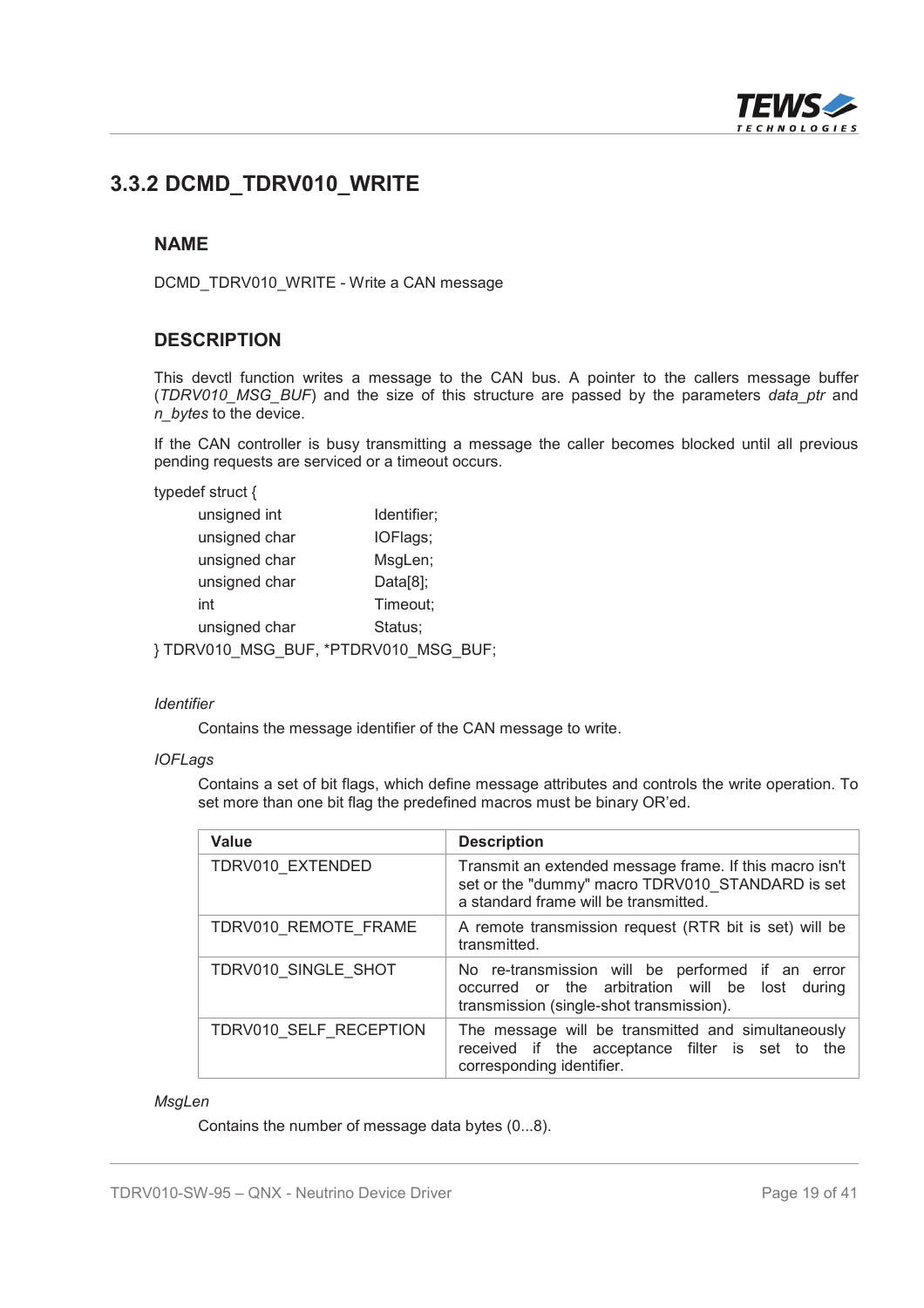

#### *Data[8]*

This buffer contains up to 8 data bytes. Data[0] contains message Data 0, Data[1] contains message Data 1 and so on.

#### *Timeout*

Specifies the amount of time (in seconds) the caller is willing to wait for execution of write.

#### *Status*

Unused for this control function.

#### **EXAMPLE**

```
#include "tdrv010.h"
```

```
int fd;
int result;
TDRV010 MSG BUF MsgBuf;
MsgBuf.Identifier = 1234;
MsgBuf.Timeout = 2; /* sec*/
MsgBuf.IOFlags = TDRV010_EXTENDED;
MsgBuf.MsgLen = 2;MsgBuf.Data[0] = 0xaa;MsgBuf.Data[1] = 0x55;result = devct1( fd,
                DCMD_TDRV010_WRITE,
                &MsgBuf,
                sizeof(MsgBuf),
                NULL);
if (result != EOK) {
    /* process devctl() error */
}
```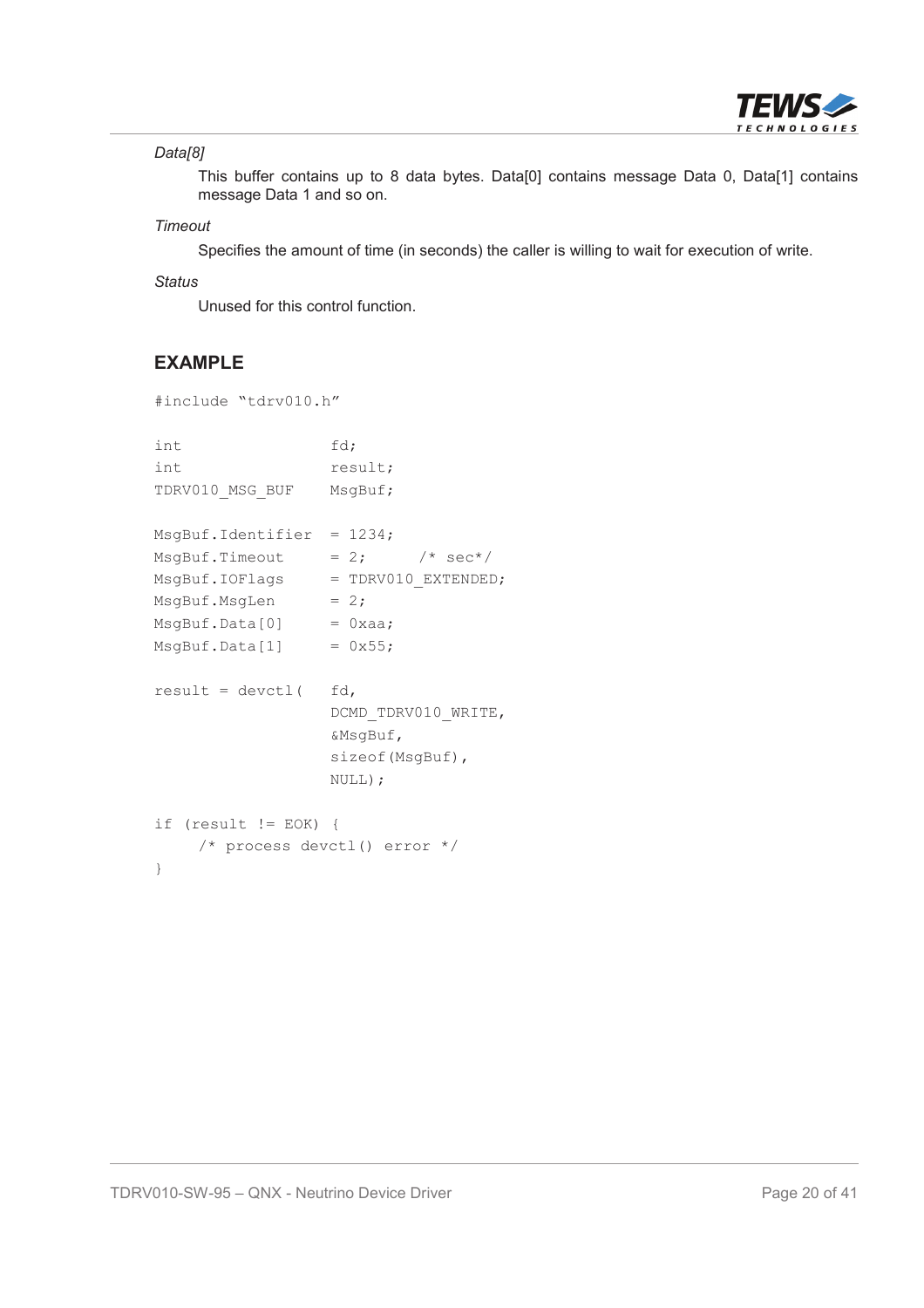

#### **ERRORS**

| <b>Error Code</b>   | <b>Description</b>                                                                               |
|---------------------|--------------------------------------------------------------------------------------------------|
| <b>EINVAL</b>       | Invalid argument. This error code is returned if the size of the<br>message buffer is too small. |
| <b>ENOMEM</b>       | No memory available to allocated resources to handle the read<br>command.                        |
| <b>ECONNREFUSED</b> | The controller is in bus OFF state and unable to transmit messages.                              |
| <b>EMSGSIZE</b>     | Invalid message size. MsgBuf.MsgLen must be in range between 0<br>and $8.$                       |
| <b>ETIMEDOUT</b>    | The allowed time to finish the write request is elapsed.                                         |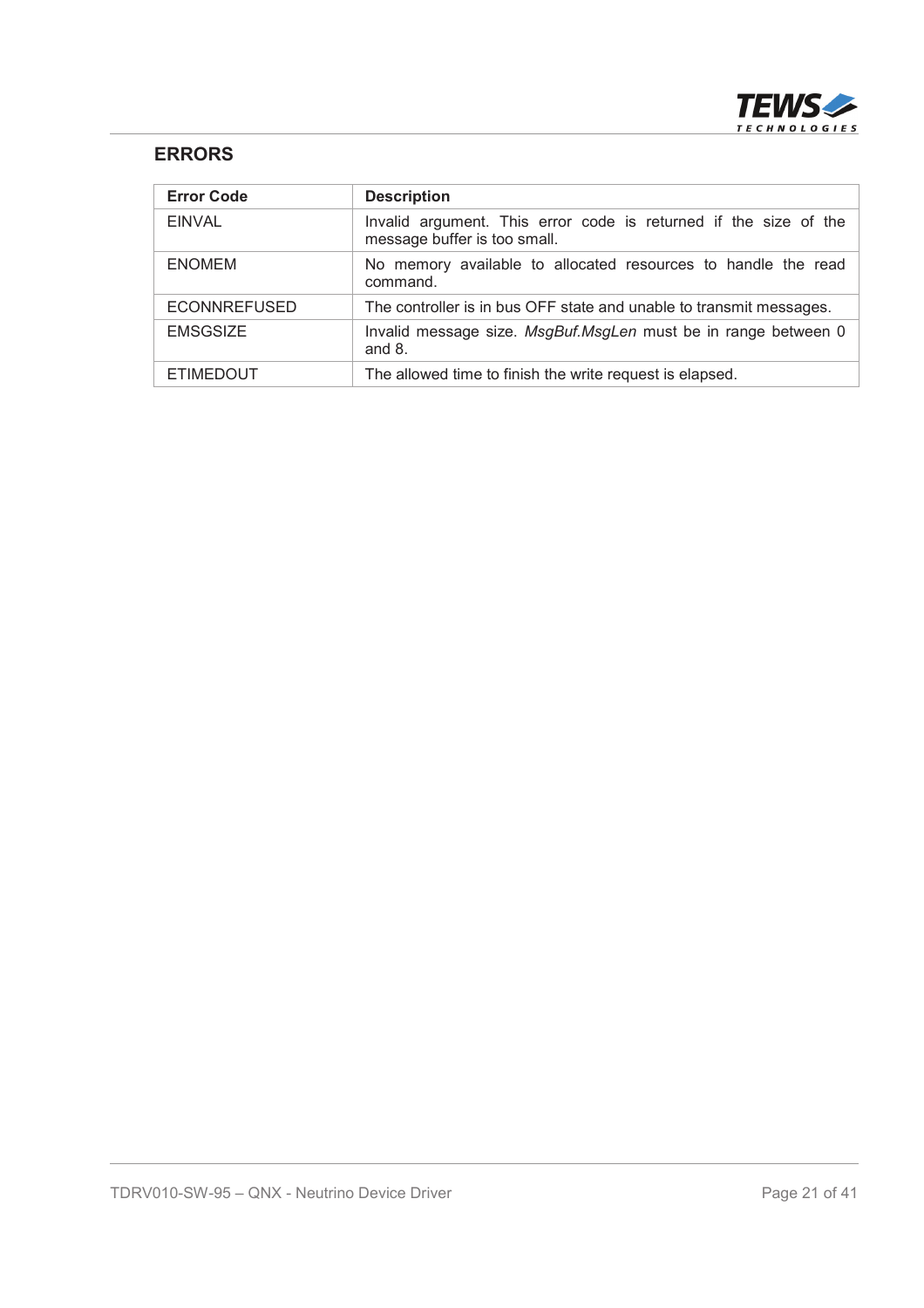

# **3.3.3 DCMD\_TDRV010\_BITTIMING**

#### **NAME**

DCMD\_TDRV010\_BITTIMING – Setup new bit timing

#### **DESCRIPTION**

This devctl function modifies the bit timing register of the CAN controller to setup a new CAN bus transfer speed. A pointer to the callers parameter buffer (*TDRV010\_TIMING*) and the size of this structure are passed by the parameters *data\_ptr* and *n\_bytes* to the device.

Keep in mind to setup a valid bit timing value before changing into the Bus On state.

typedef struct {

| unsigned short | TimingValue;  |
|----------------|---------------|
| unsigned short | ThreeSamples; |
|                |               |

}TDRV010\_TIMING, \*PTDRV010\_TIMING;

#### *TimingValue*

This parameter holds the new value for the bit timing register 0 (bit 0...7) and for the bit timing register 1 (bit 8...15). Possible transfer rates are between 50 Kbit per second and 1 Mbit per second. The include file 'tdrv010.h' contains predefined transfer rate symbols (TDRV010\_50KBIT ... TDRV010\_1MBIT).

For other transfer rates please follow the instructions of the *SJA1000 Product Specification*.

#### *ThreeSamples*

If this parameter is TRUE (1) the CAN bus is sampled three times per bit time instead of one.

**Use one sample point for faster bit rates and three sample points for slower bit rate to make the CAN bus more immune against noise spikes.**

**This devctl command will be accepted only in reset mode (BUSOFF). Enter DCMD\_TDRV010\_BUSOFF first otherwise you will get an error (EACCES).**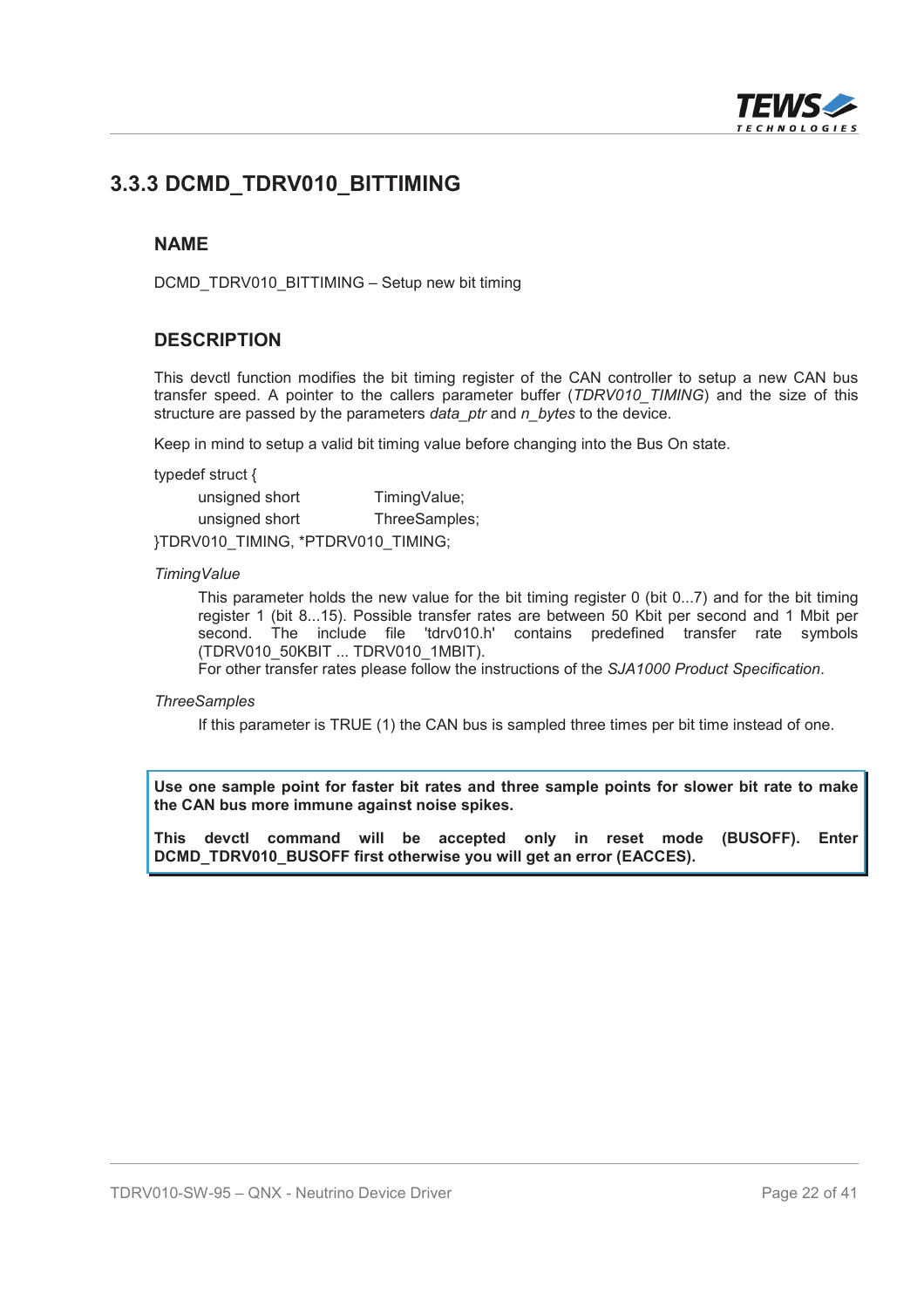

#### **EXAMPLE**

```
#include "tdrv010.h"
int fd;
int result;
TDRV010 TIMING BitTimingParam;
BitTimingParam.TimingValue = TDRV010 100KBIT;
BitTimingParam.ThreeSamples = FALSE;
result = devctl ( fd,
                 DCMD_TDRV010_BITTIMING,
                 &BitTimingParam,
                 sizeof(BitTimingParam),
                 NULL);
if (result != EOK) {
    /* process devctl() error */
}
```
#### **ERRORS**

| <b>Error Code</b> | <b>Description</b>                                                                                                                |
|-------------------|-----------------------------------------------------------------------------------------------------------------------------------|
| <b>EACCES</b>     | Permission denied. The controller is currently in BUS ON state.<br>Please enter the BUS OFF state before changing the bit timing. |

#### **SEE ALSO**

tdrv010.h for predefined bus timing constants.

SJA1000 Product Specification Manual – 6.5.1/2 BUS TIMING REGISTER.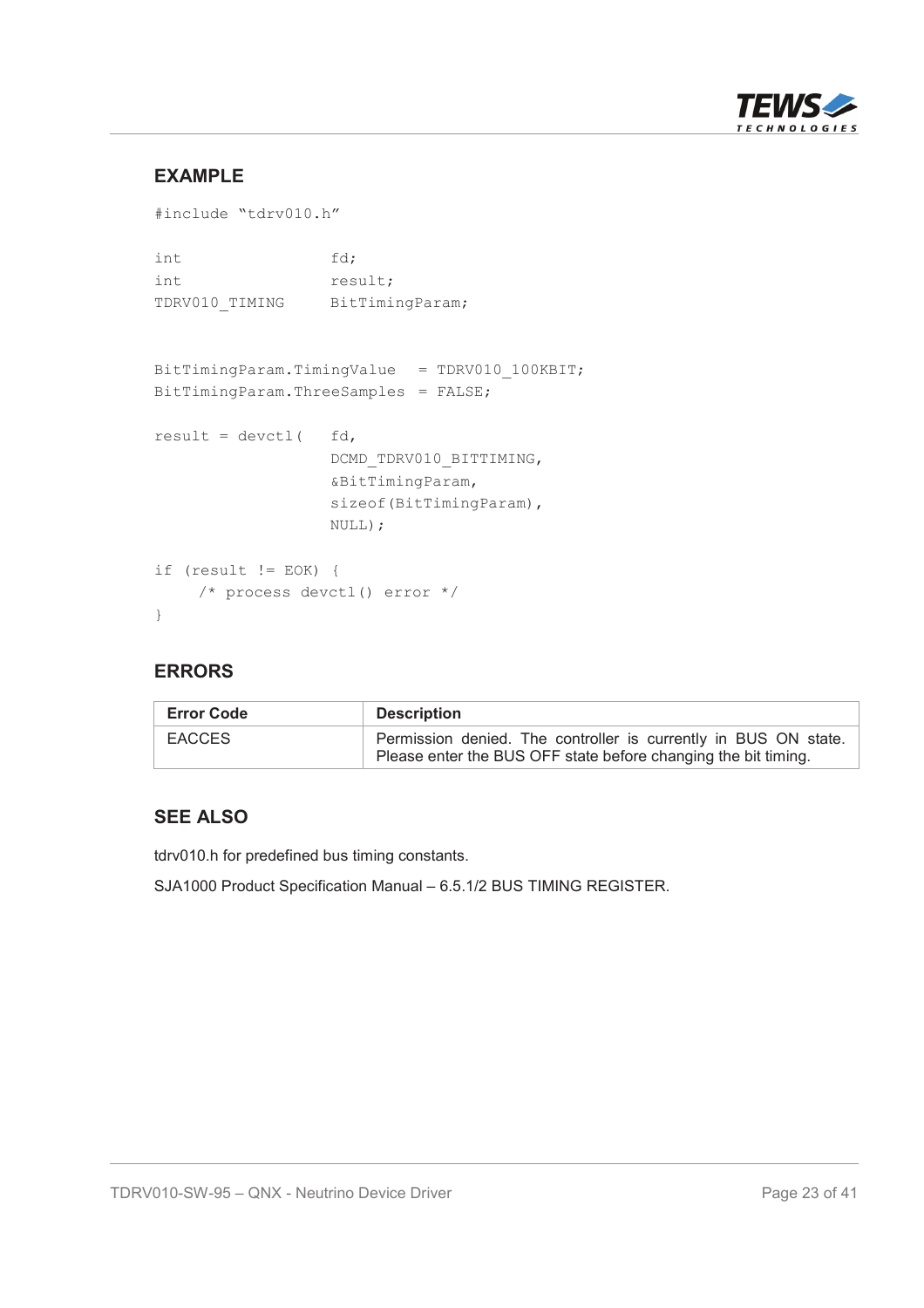

## **3.3.4 DCMD\_TDRV010\_SETFILTER**

#### **NAME**

DCMD\_TDRV010\_SETFILTER - Setup acceptance filter

#### **DESCRIPTION**

This devctl function modifies the acceptance filter of the specified CAN controller device.

The acceptance filter compares the received identifier with the acceptance filter and decides whether a message should be accepted or not. If a message passes the acceptance filter it is stored in the receive FIFO.

The acceptance filter is defined by the acceptance code registers and the acceptance mask registers. The bit patterns of messages to be received are defined in the acceptance code register.

The corresponding acceptance mask registers allow defining certain bit positions to be "don't care" (a 1 at a bit position means "don't care").

A pointer to the callers parameter buffer (*TDRV010\_FILTER*) and the size of this structure are passed by the parameters *data\_ptr* and *n\_bytes* to the device.

typedef struct {

| int                                | SingleFilter;   |
|------------------------------------|-----------------|
| unsigned int                       | AcceptanceCode; |
| unsigned int                       | AcceptanceMask; |
| }TDRV010_FILTER, *PTDRV010_FILTER; |                 |

#### *SingleFilter*

Set TRUE (1) for single filter mode. Set FALSE (0) for dual filter mode.

#### *AcceptanceCode*

The content of this parameter will be written to acceptance code register of the controller.

#### *AcceptanceMask*

The content of this parameter will be written to the acceptance mask register of the controller.

**A detailed description of the acceptance filter and possible filter modes can be found in the SJA1000 Product Specification Manual.**

**This devctl command will be accepted only in reset mode (BUSOFF). Enter DCMD\_TDRV010\_BUSOFF first otherwise you will get an error (EACCES).**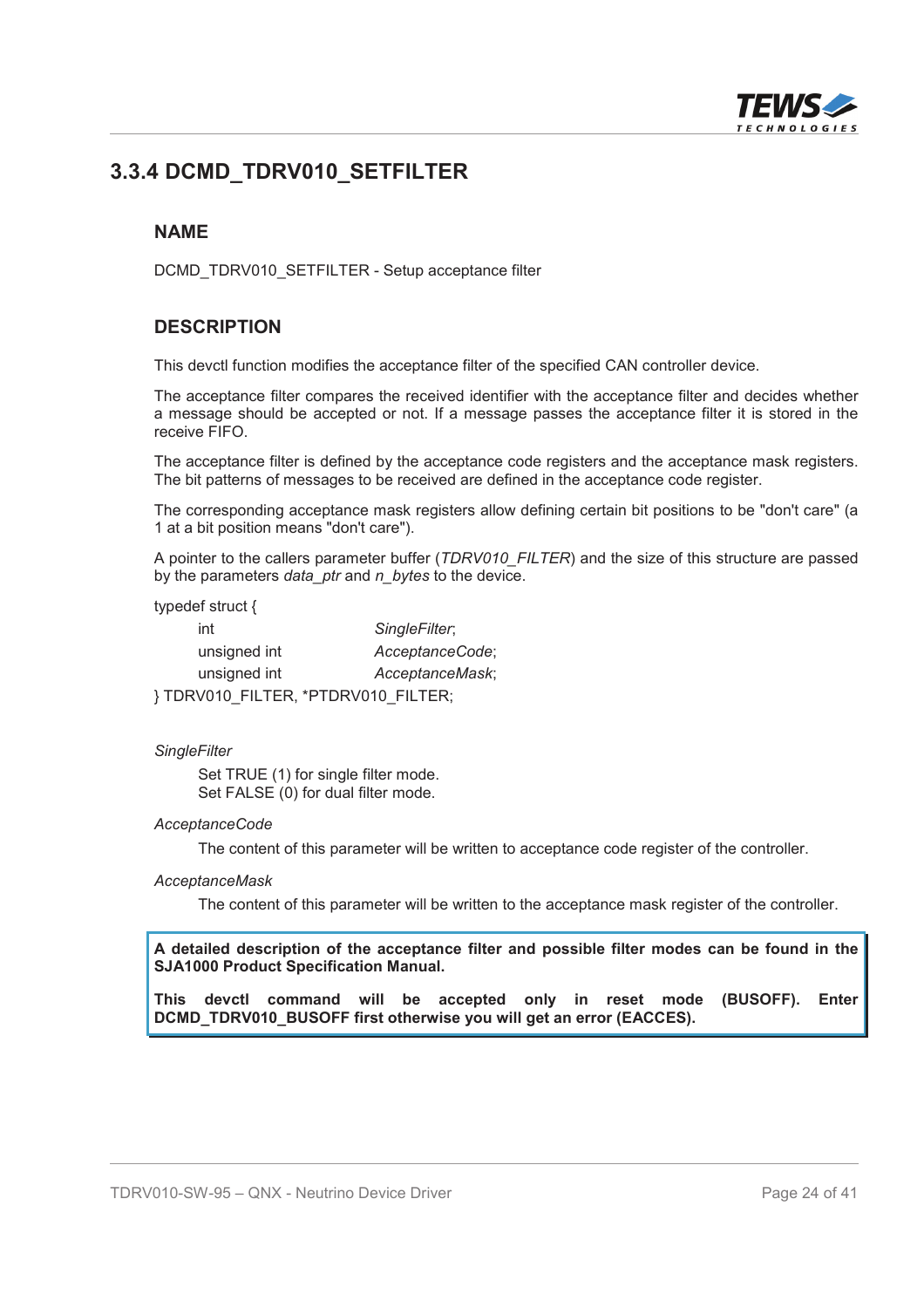

#### **EXAMPLE**

```
#include "tdrv010.h"
int fd;
int result;
TDRV010 FILTER AcceptFilter;
/* Not relevant because all bits are "don't care" */
AcceptFilter.AcceptanceCode = 0x0;/* Mark all bit position don't care */
AcceptFilter.AcceptanceMask = 0xffffffff;
/* Single Filter Mode */
AcceptFilter.SingleFilter = 1; // TRUE
result = devct1( fd,
                 DCMD_TDRV010_SETFILTER,
                 & AcceptFilter,
                 sizeof(AcceptFilter),
                 NULL);
if (result != EOK) {
   /* process devctl() error */
}
```
#### **ERRORS**

| <b>Error Code</b> | <b>Description</b>                                                                                                                          |
|-------------------|---------------------------------------------------------------------------------------------------------------------------------------------|
| <b>EACCES</b>     | Permission denied. The controller is currently in BUS ON state.<br>Please enter the BUS OFF state before changing the acceptance<br>filter. |

#### **SEE ALSO**

SJA1000 Product Specification Manual – *6.4.15 ACCEPTANCE FILTER*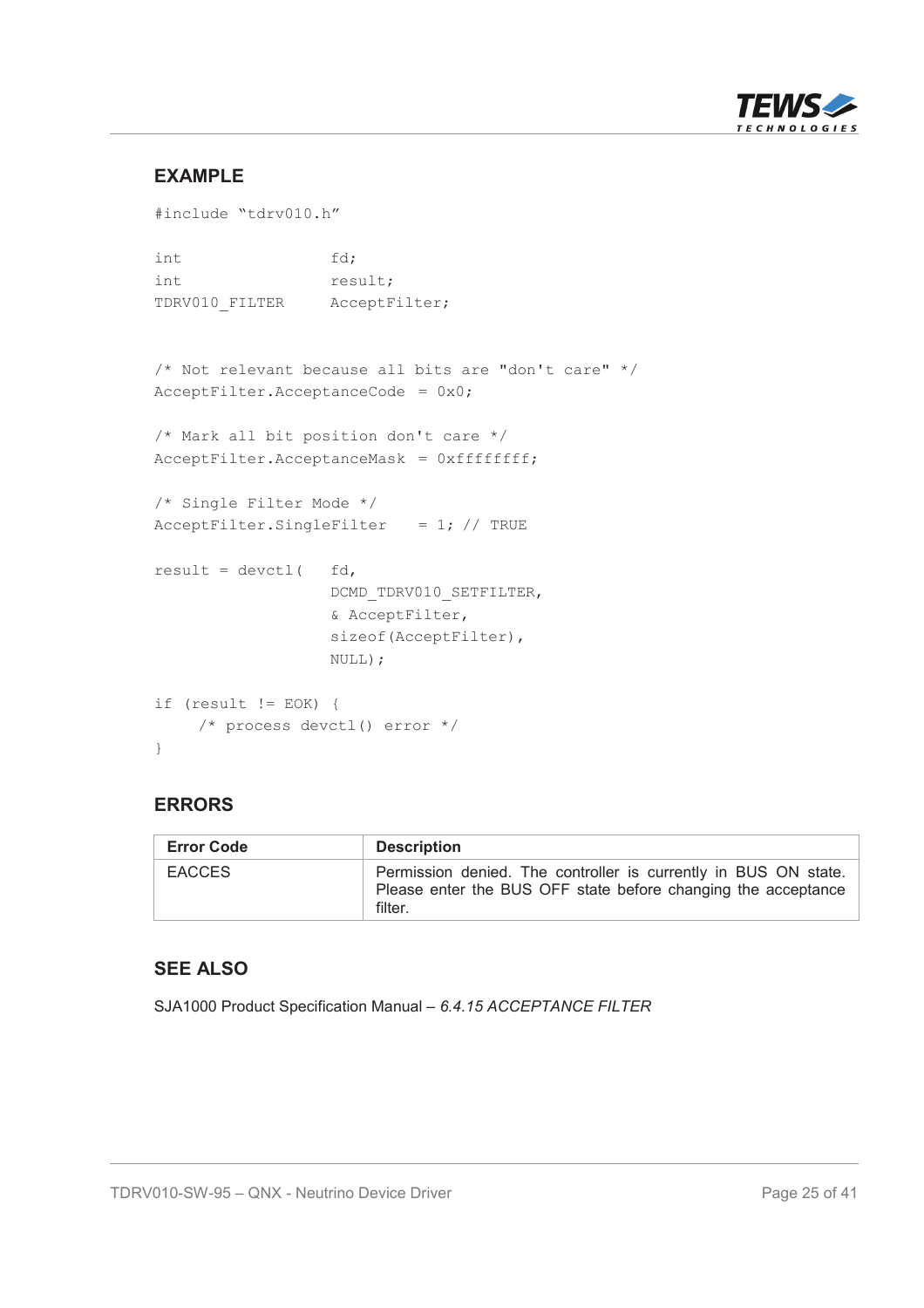

## **3.3.5 DCMD\_TDRV010\_BUSON**

#### **NAME**

DCMD\_TDRV010\_BUSON - Enter the bus ON state

#### **DESCRIPTION**

This devctl function sets the specified CAN controller into the bus ON state.

After an abnormal rate of occurrences of errors on the CAN bus or after driver startup, the CAN controller enters the Bus OFF state. This control function resets the "reset mode" bit in the mode register. The CAN controller begins the Bus OFF recovery sequence and resets the transmit and receive error counters. If the CAN controller counts 128 packets of 11 consecutive recessive bits on the CAN bus, the Bus OFF state is exited.

**Before the driver is able to communicate over the CAN bus after driver startup, this control function must be executed.**

#### **EXAMPLE**

```
#include "tdrv010.h"
int fd;
int result;
result = devctl ( fd,
                   DCMD_TDRV010_BUSON,
                   NULL,
                   0,NULL);
if (result != EOK) {
    /* process devctl() error */
}
```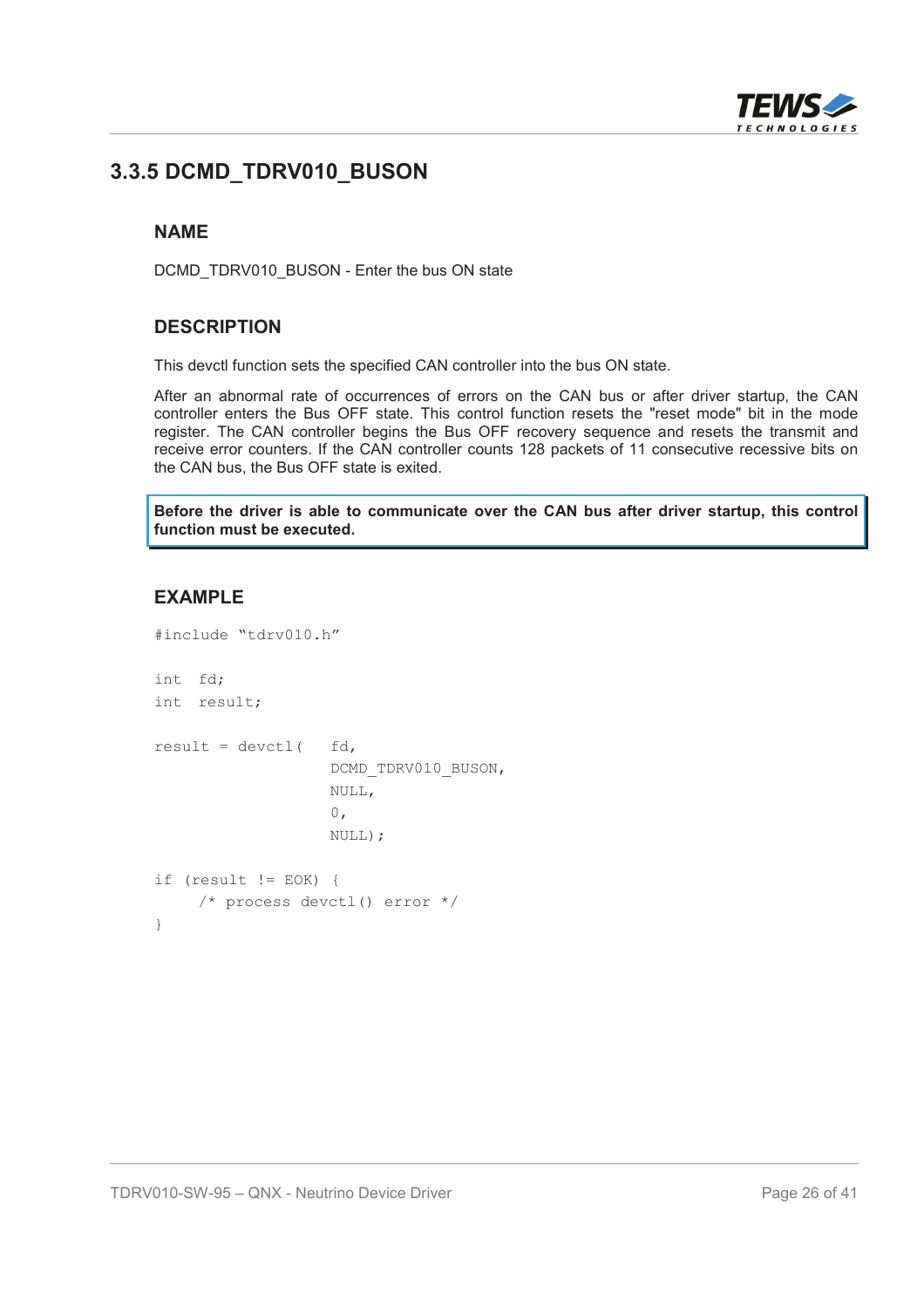

#### **ERRORS**

| <b>Error Code</b> | <b>Description</b>               |
|-------------------|----------------------------------|
| ECONNREFUSED      | Unable to enter the Bus ON mode. |

#### **SEE ALSO**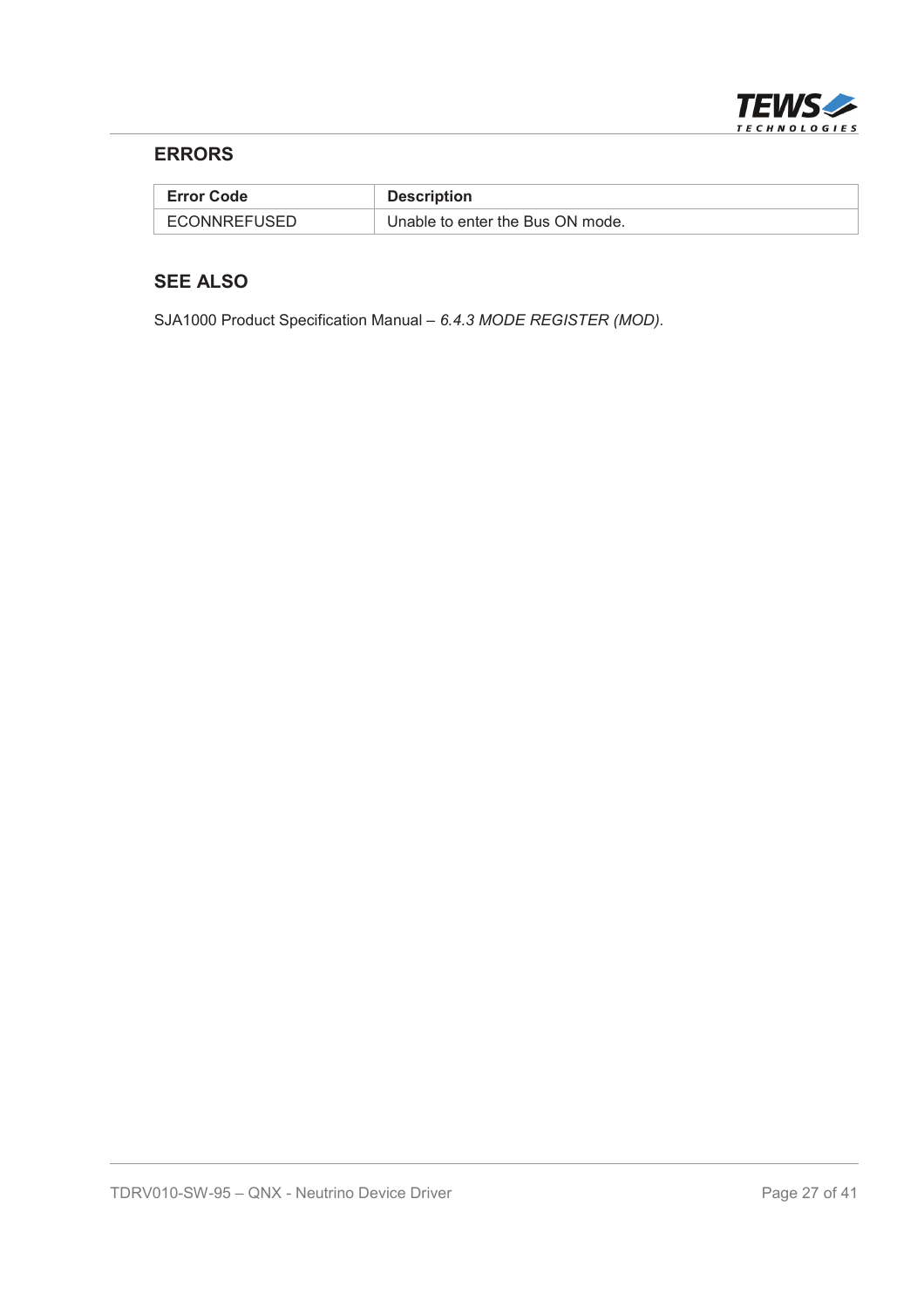

# **3.3.6 DCMD\_TDRV010\_BUSOFF**

#### **NAME**

DCMD\_TDRV010\_BUSOFF - Enter the bus OFF state

#### **DESCRIPTION**

This devctl function sets the specified CAN controller into the bus OFF state.

After execution of this control function the CAN controller is completely removed from the CAN bus and cannot communicate until the control function DCMD\_TDRV010\_BUSON is executed.

#### **EXAMPLE**

```
#include "tdrv010.h"
int fd;
int result;
result = devctl ( fd,
                   DCMD_TDRV010_BUSOFF,
                   NULL,
                   0,NULL);
if (result != EOK) {
    /* process devctl() error */
}
```
#### **ERRORS**

| <b>Error Code</b> | <b>Description</b>                |
|-------------------|-----------------------------------|
| <b>EIC</b>        | Unable to enter the bus OFF mode. |

#### **SEE ALSO**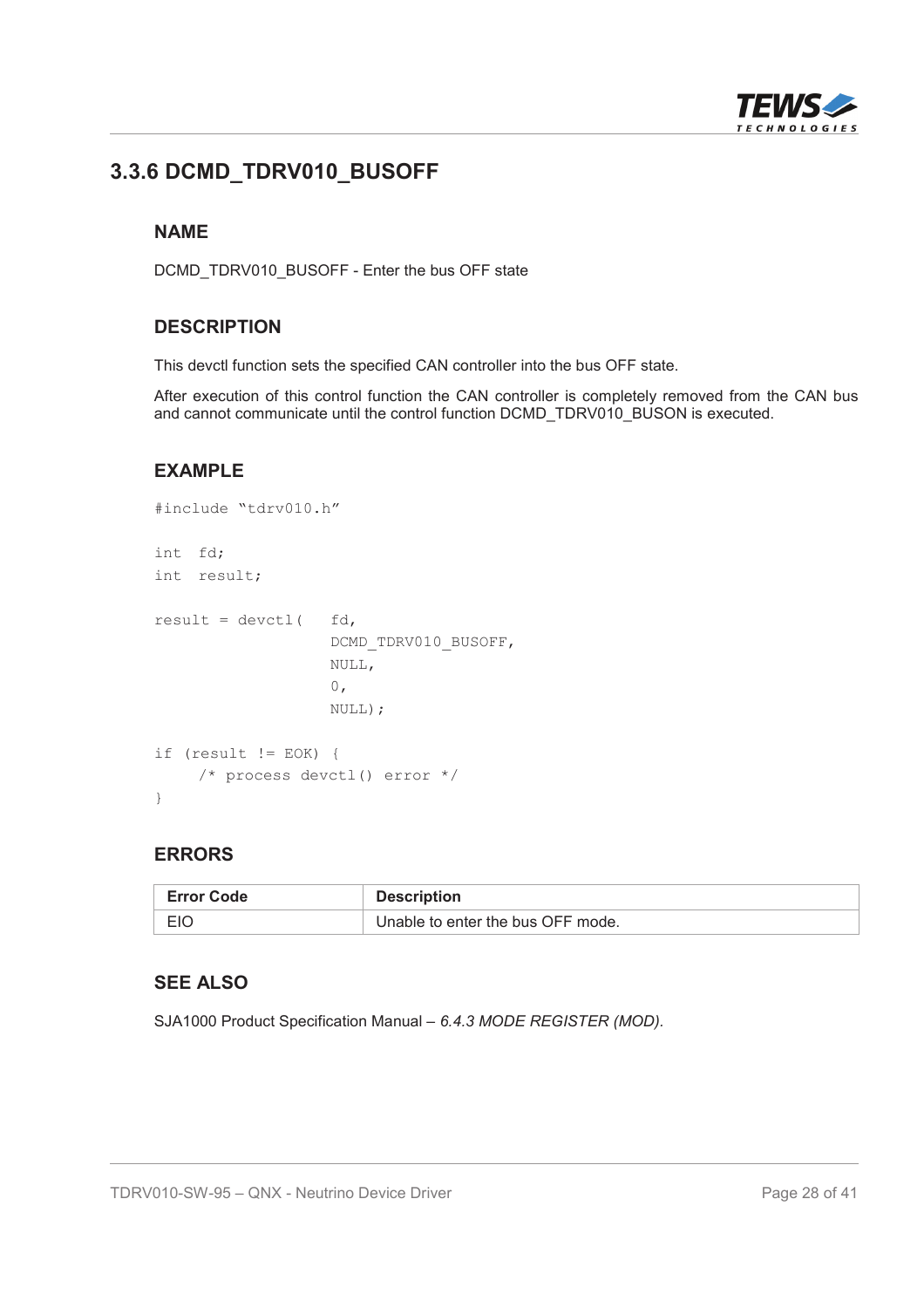

# **3.3.7 DCMD\_TDRV010\_FLUSH**

#### **NAME**

DCMD\_TDRV010\_FLUSH - Flush the received message FIFO

#### **DESCRIPTION**

This devctl function flushes the FIFO buffer of received CAN messages.

#### **EXAMPLE**

```
#include "tdrv010.h"
int fd;
int result;
result = devctl ( fd,
                  DCMD_TDRV010_FLUSH,
                  NULL,
                   0,NULL);
if (result != EOK) {
   /* process devctl() error */
}
```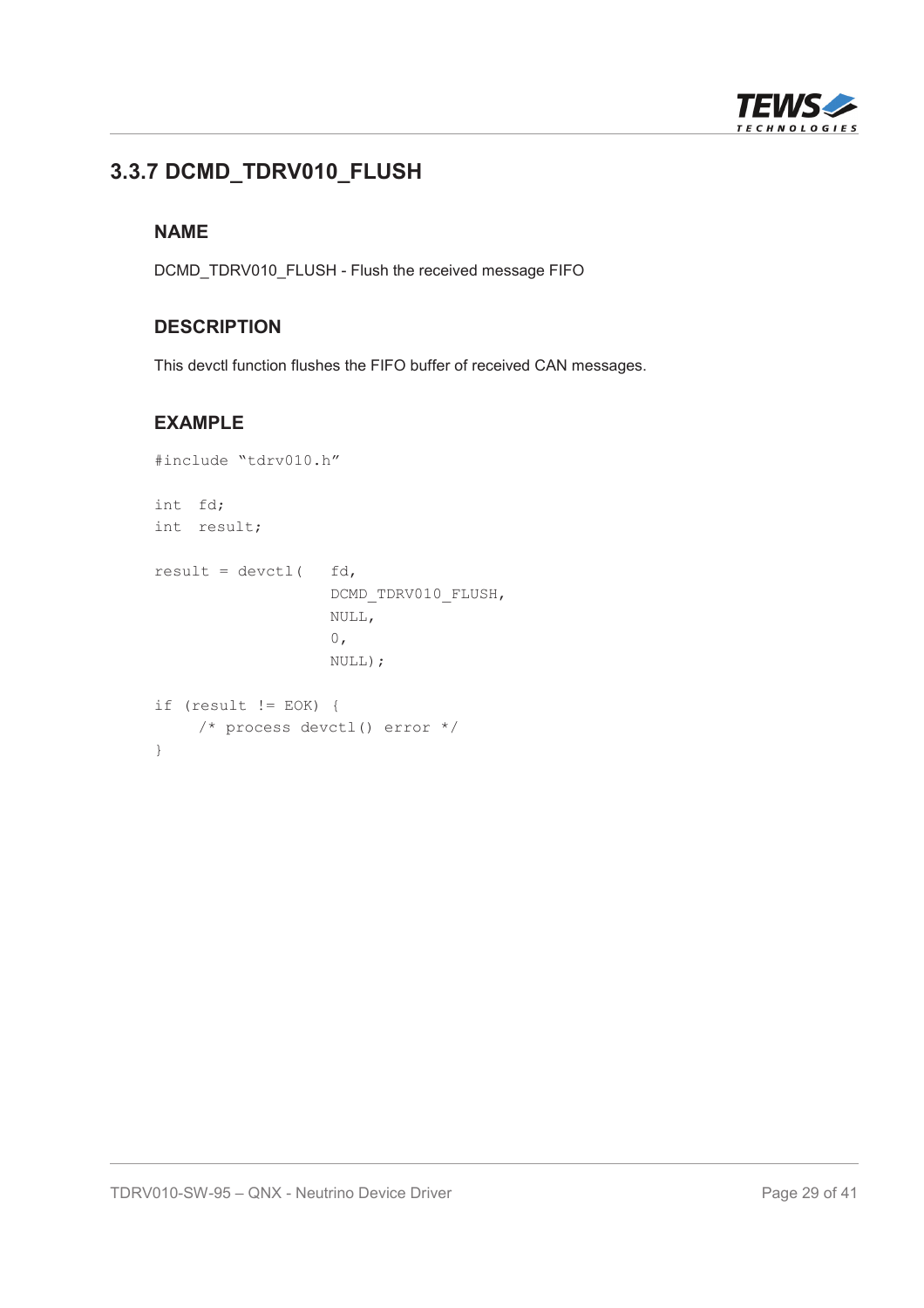

### **3.3.8 DCMD\_TDRV010\_CANSTATUS**

#### **NAME**

DCMD\_TDRV010\_CANSTATUS - Returns CAN controller status information

#### **DESCRIPTION**

This devctl function returns the actual contents of several CAN controller registers for diagnostic purposes.

A pointer to the callers status buffer (*TDRV010\_STATUS*) and the size of this structure are passed by the parameters *data\_ptr* and *n\_bytes* to the device.

typedef struct {

| unsigned char   | ArbitrationLostCapture;                          |
|-----------------|--------------------------------------------------|
| unsigned char   | ErrorCodeCapture;                                |
| unsigned char   | TxErrorCounter;                                  |
| unsigned char   | RxErrorCounter;                                  |
| unsigned char   | ErrorWarningLimit;                               |
| unsigned char   | StatusRegister;                                  |
| unsigned char   | ModeRegister;                                    |
| unsigned char   | RxMessageCounterMax;                             |
| 0.7110<br>מי הר | $\sim$ $\sim$ $\sim$ $\sim$ $\sim$<br>$\sqrt{ }$ |

} TDRV010\_STATUS, \*PTDRV010\_STATUS;

#### *ArbitrationLostCapture*

Contents of the arbitration lost capture register. This register contains information about the bit position of losing arbitration.

#### *ErrorCodeCapture*

Contents of the error code capture register. This register contains information about the type and location of errors on the bus.

#### *TxErrorCounter*

Contents of the TX error counter register. This register contains the current value of the transmit error counter.

#### *RxErrorCounter*

Contents of the TX error counter register. This register contains the current value of the receive error counter.

#### *ErrorWarningLimit*

Contents of the error warning limit register.

#### *StatusRegister*

Contents of the status register.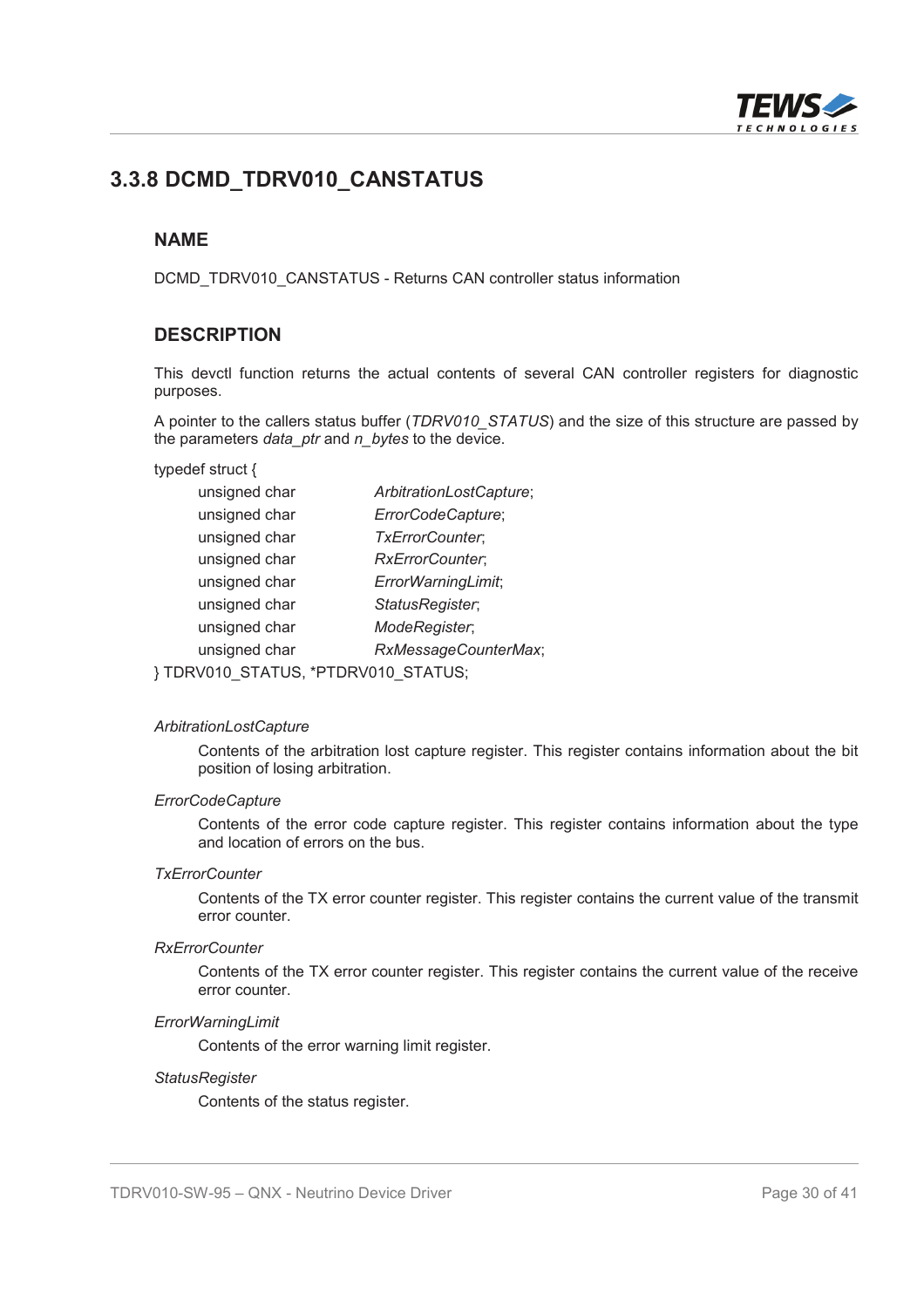

#### *ModeRegister*

Contents of the mode register.

#### *RxMessageCounterMax*

Contains the peak value of messages in the receive FIFO. This internal counter value will be reset to 0 after reading.

#### **EXAMPLE**

```
#include "tdrv010.h"
int fd;
int result;
TDRV010_STATUS CanStatus;
result = devct1( fd,
                DCMD_TDRV010_CANSTATUS,
                &CanStatus,
                sizeof(CanStatus),
                NULL);
if (result != EOK) {
   /* process devctl() error */
}
```
#### **SEE ALSO**

SJA1000 Product Specification Manual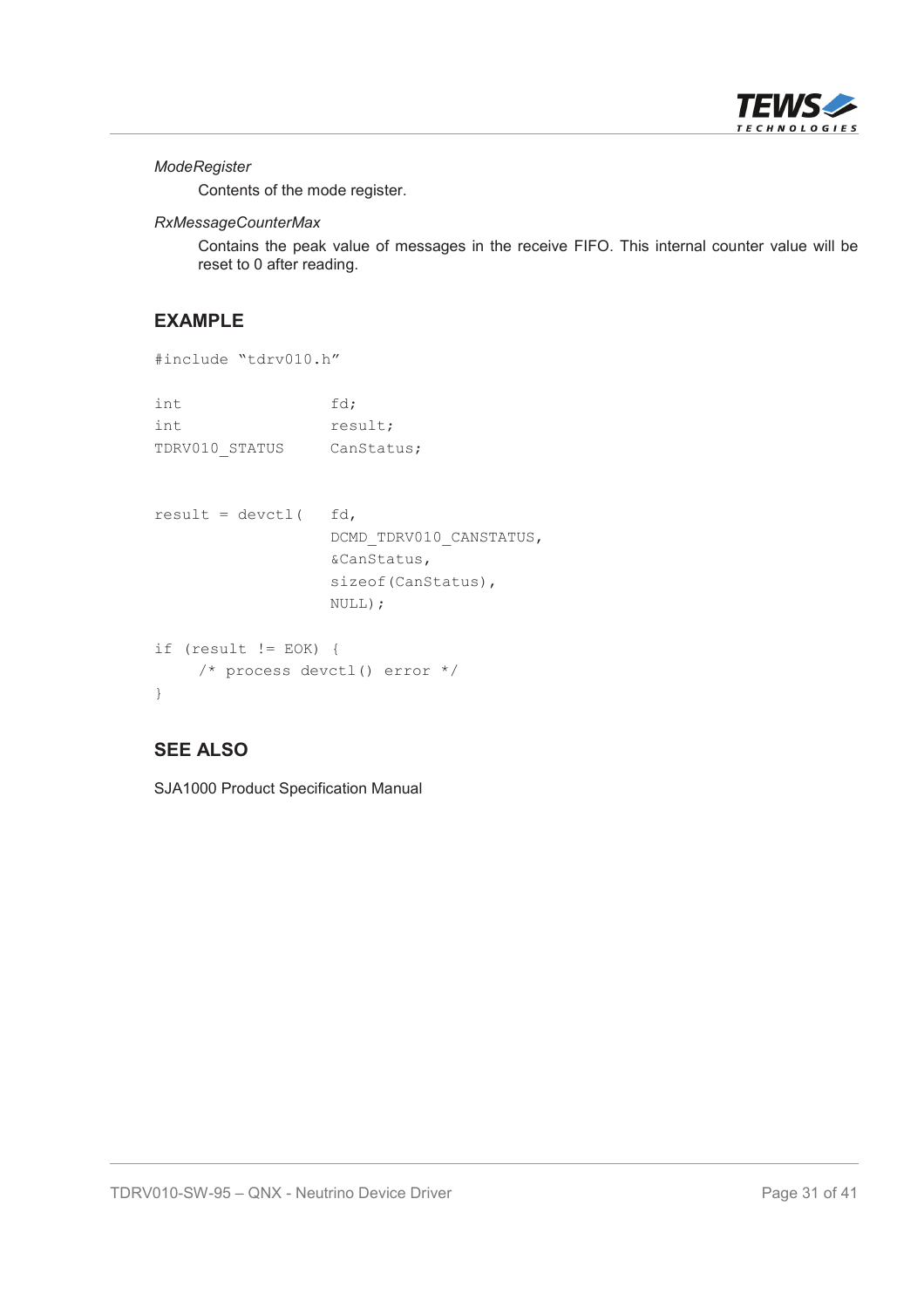

# **3.3.9 DCMD\_TDRV010\_ENABLE\_SELFTEST**

#### **NAME**

DCMD\_TDRV010\_ENABLE\_SELFTEST - Enable self-test mode

#### **DESCRIPTION**

This devctl function enables the self-test facility of the SJA1000 CAN controller.

In this mode a full node test is possible without any other active node on the bus using the selfreception facility. The CAN controller will perform a successful transmission even if there is no acknowledge received.

Also in self-test mode the normal functionality is given, that means the CAN controller is able to receive messages from other nodes and can transmit message to other nodes if any connected.

**This devctl command will be accepted only in reset mode (BUSOFF). Enter DCMD\_TDRV010\_BUSOFF first otherwise you will get an error (EACCES).**

#### **EXAMPLE**

```
#include "tdrv010.h"
int fd;
int result;
result = devct1( fd,
                   DCMD_TDRV010_ENABLE_SELFTEST,
                   NULL,
                   0,
                   NULL);
if (result != EOK) {
    /* process devctl() error */
}
```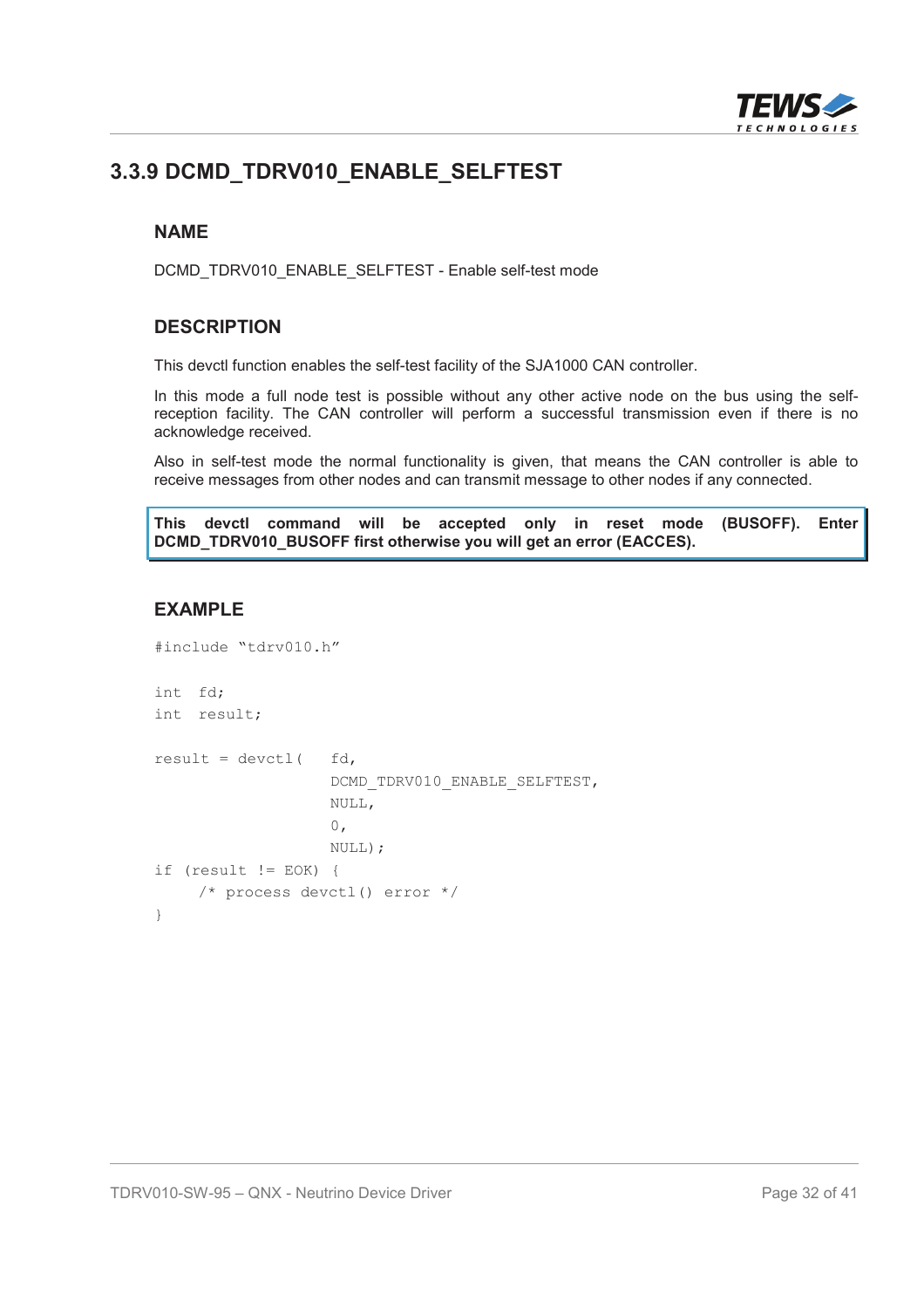

#### **ERRORS**

| <b>Error Code</b> | <b>Description</b>                                                                       |
|-------------------|------------------------------------------------------------------------------------------|
| EACCES            | The CAN controller is in operating mode. This mode can be changed<br>only in reset mode. |

#### **SEE ALSO**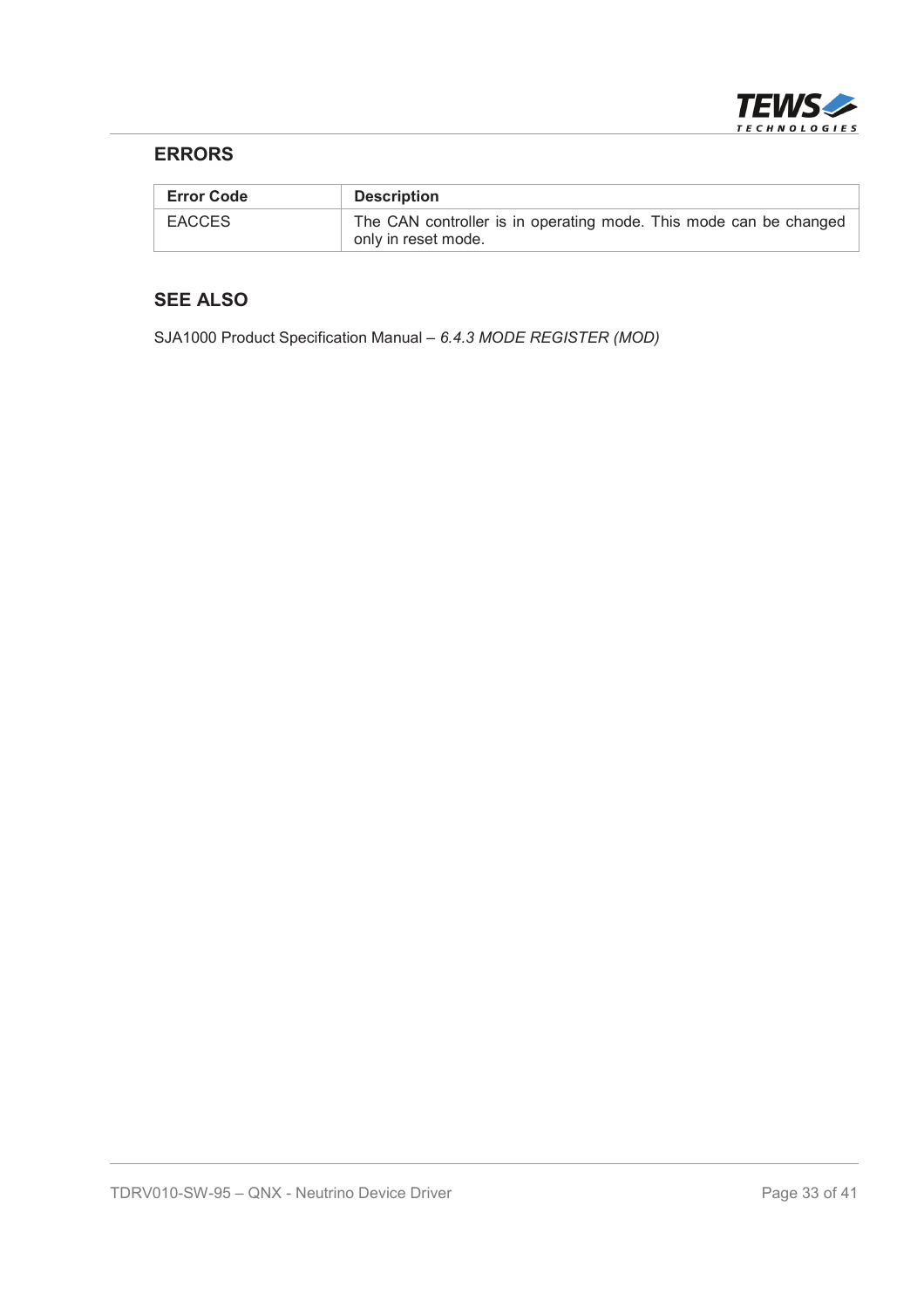

## **3.3.10 DCMD\_TDRV010\_DISABLE\_SELFTEST**

#### **NAME**

DCMD\_TDRV010\_DISABLE\_SELFTEST - Disable self-test mode

#### **DESCRIPTION**

This devctl function disables the self-test facility of the SJA1000 CAN controller, which has been enabled before with the devctl command DCMD\_TDRV010\_ENABLE\_SELFTEST.

**This devctl command will be accepted only in reset mode (BUSOFF). Enter DCMD\_TDRV010\_BUSOFF first otherwise you will get an error (EACCES).**

#### **EXAMPLE**

```
#include "tdrv010.h"
int fd;
int result;
result = devct1( fd,
                   DCMD_TDRV010_DISABLE_SELFTEST,
                   NULL,
                   0,
                   NULL);
if (result != EOK) {
    /* process devctl() error */
}
```
#### **ERRORS**

| <b>Error Code</b> | <b>Description</b>                                                                       |
|-------------------|------------------------------------------------------------------------------------------|
| <b>EACCES</b>     | The CAN controller is in operating mode. This mode can be<br>changed only in reset mode. |

#### **SEE ALSO**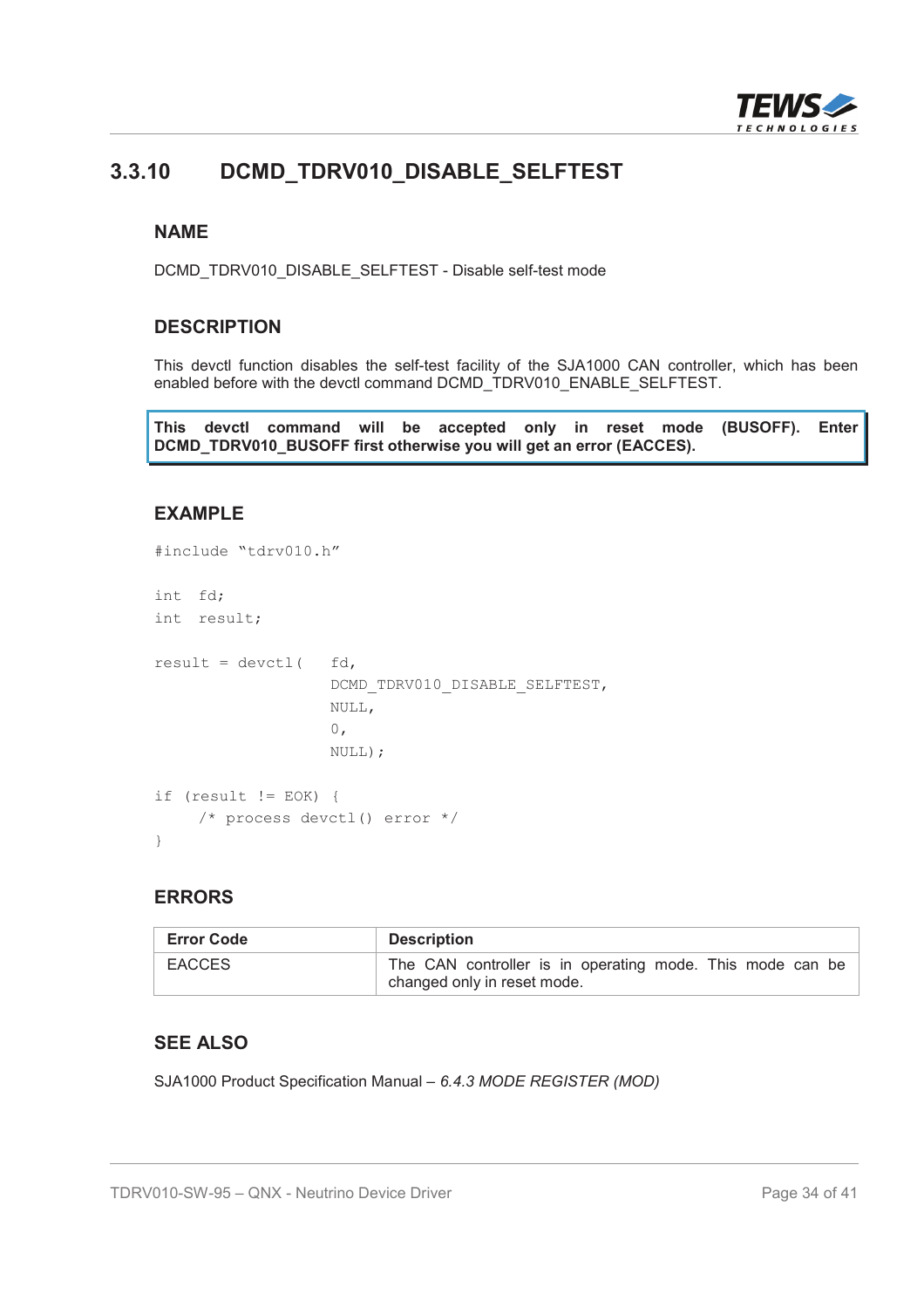

## **3.3.11 DCMD\_TDRV010\_ENABLE\_LISTENONLY**

#### **NAME**

DCMD\_TDRV010\_ENABLE\_LISTENONLY - Enable listen only mode

#### **DESCRIPTION**

This devctl function enables the listen only facility of the SJA1000 CAN controller.

In this mode the CAN controller would give no acknowledge to the CAN-bus, even if a message is received successfully. Message transmission is not possible. All other functions can be used like in normal mode.

This mode can be used for software driver bit rate detection and 'hot-plugging'.

**This devctl command will be accepted only in reset mode (BUSOFF). Enter DCMD\_TDRV010\_BUSOFF first otherwise you will get an error (EACCES).**

#### **EXAMPLE**

```
#include "tdrv010.h"
int fd;
int result;
result = devctl ( fd,
                   DCMD_TDRV010_ENABLE_LISTENONLY,
                   NULL,
                   0,
                   NULL);
if (result != EOK) {
    /* process devctl() error */
}
```
#### **ERRORS**

| <b>Error Code</b> | <b>Description</b>                                                                       |
|-------------------|------------------------------------------------------------------------------------------|
| <b>EACCES</b>     | The CAN controller is in operating mode. This mode can be<br>changed only in reset mode. |

#### **SEE ALSO**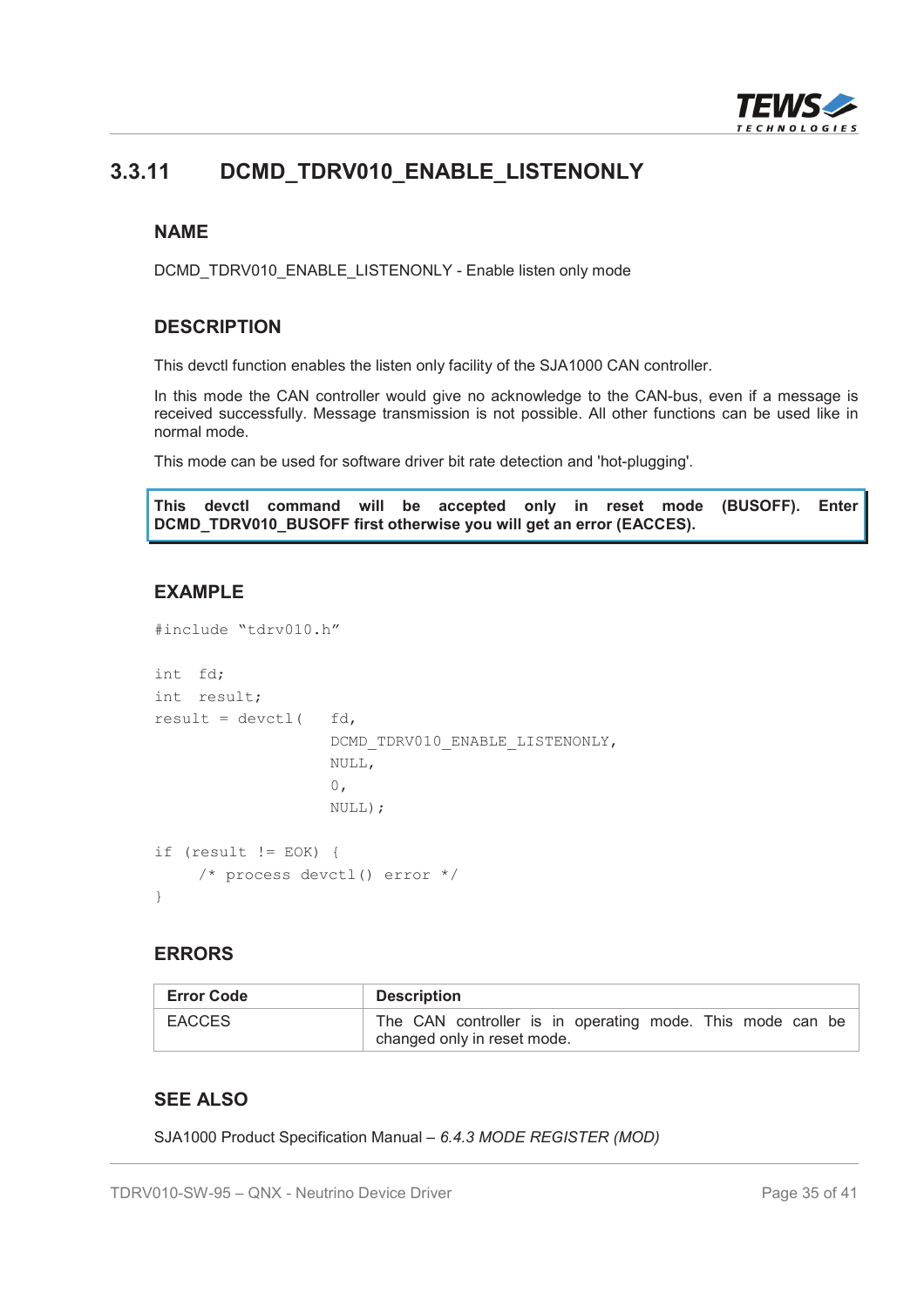

# **3.3.12 DCMD\_TDRV010\_DISABLE\_LISTENONLY**

#### **NAME**

DCMD\_TDRV010\_DISABLE\_LISTENONLY - Disable listen only mode

#### **DESCRIPTION**

This devctl function disables the listen only facility of the SJA1000 CAN controller, which has been enabled before with the devctl command DCMD\_TDRV010\_ENABLE\_LISTENONLY.

**This devctl command will be accepted only in reset mode (BUSOFF). Enter DCMD\_TDRV010\_BUSOFF first otherwise you will get an error (EACCES).**

#### **EXAMPLE**

```
#include "tdrv010.h"
int fd;
int result;
result = devctl ( fd,
                   DCMD_TDRV010_DISABLE_LISTENONLY,
                   NULL,
                   0,
                   NULL);
if (result != EOK) {
    /* process devctl() error */
}
```
#### **ERRORS**

| <b>Error Code</b> | <b>Description</b>                                                                       |
|-------------------|------------------------------------------------------------------------------------------|
| <b>EACCES</b>     | The CAN controller is in operating mode. This mode can be<br>changed only in reset mode. |

#### **SEE ALSO**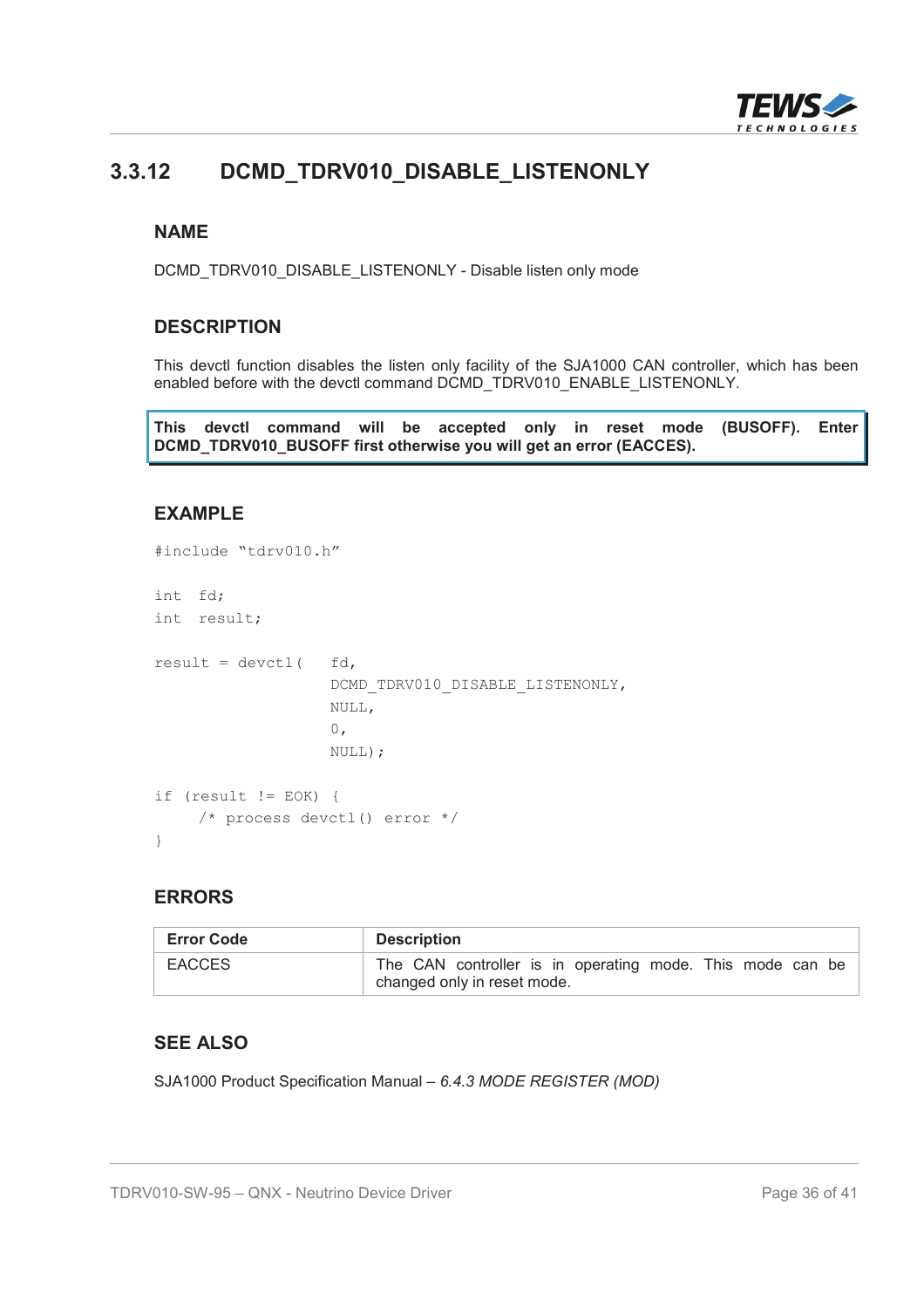

### **3.3.13 DCMD\_TDRV010\_SETLIMIT**

#### **NAME**

DCMD\_TDRV010\_SETLIMIT - Disable listen only mode

#### **DESCRIPTION**

This devctl function sets a new error warning limit in the corresponding CAN controller register. The default value (after hardware reset) is 96.

The new error warning limit will be set in an unsigned char variable. A pointer to this variable is passed by the parameters *data\_ptr* to the driver. The size of this variable is passed by the parameter *n\_bytes* to the driver.

**This devctl command will be accepted only in reset mode (BUSOFF). Enter DCMD\_TDRV010\_BUSOFF first otherwise you will get an error (EACCES).**

#### **EXAMPLE**

```
#include "tdrv010.h"
int fd;
int result;
unsigned char ErrorLimit
ErrorLimit = 20;result = devct1( fd,
                 DCMD_TDRV010_SETLIMIT,
                 &ErrorLimit,
                 sizeof(ErrorLimit),
                 NULL);
if (result != EOK) {
    /* process devctl() error */
}
```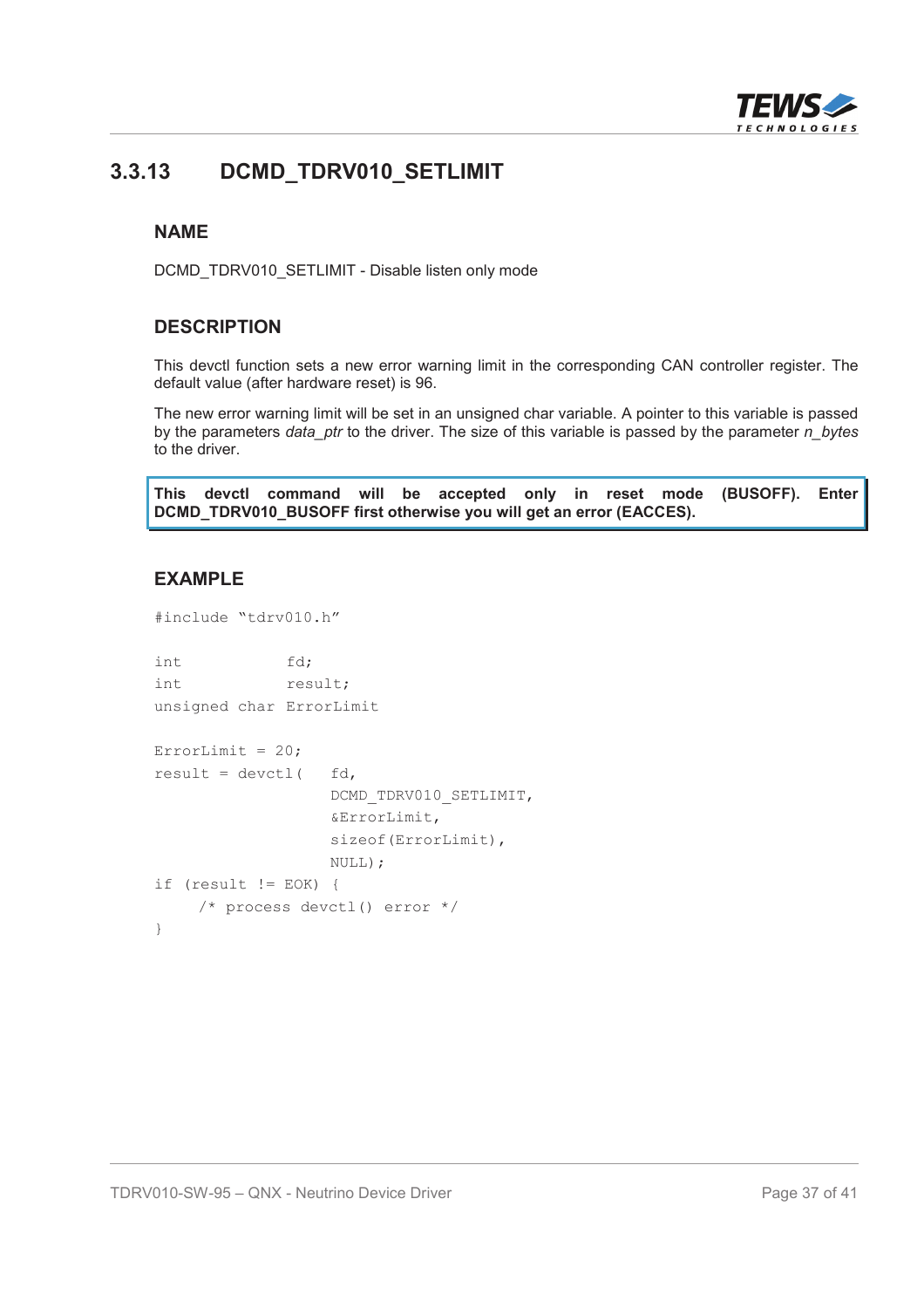

#### **ERRORS**

| <b>Error Code</b> | <b>Description</b>                                                                       |
|-------------------|------------------------------------------------------------------------------------------|
| <b>EACCES</b>     | The CAN controller is in operating mode. This mode can be changed<br>only in reset mode. |

#### **SEE ALSO**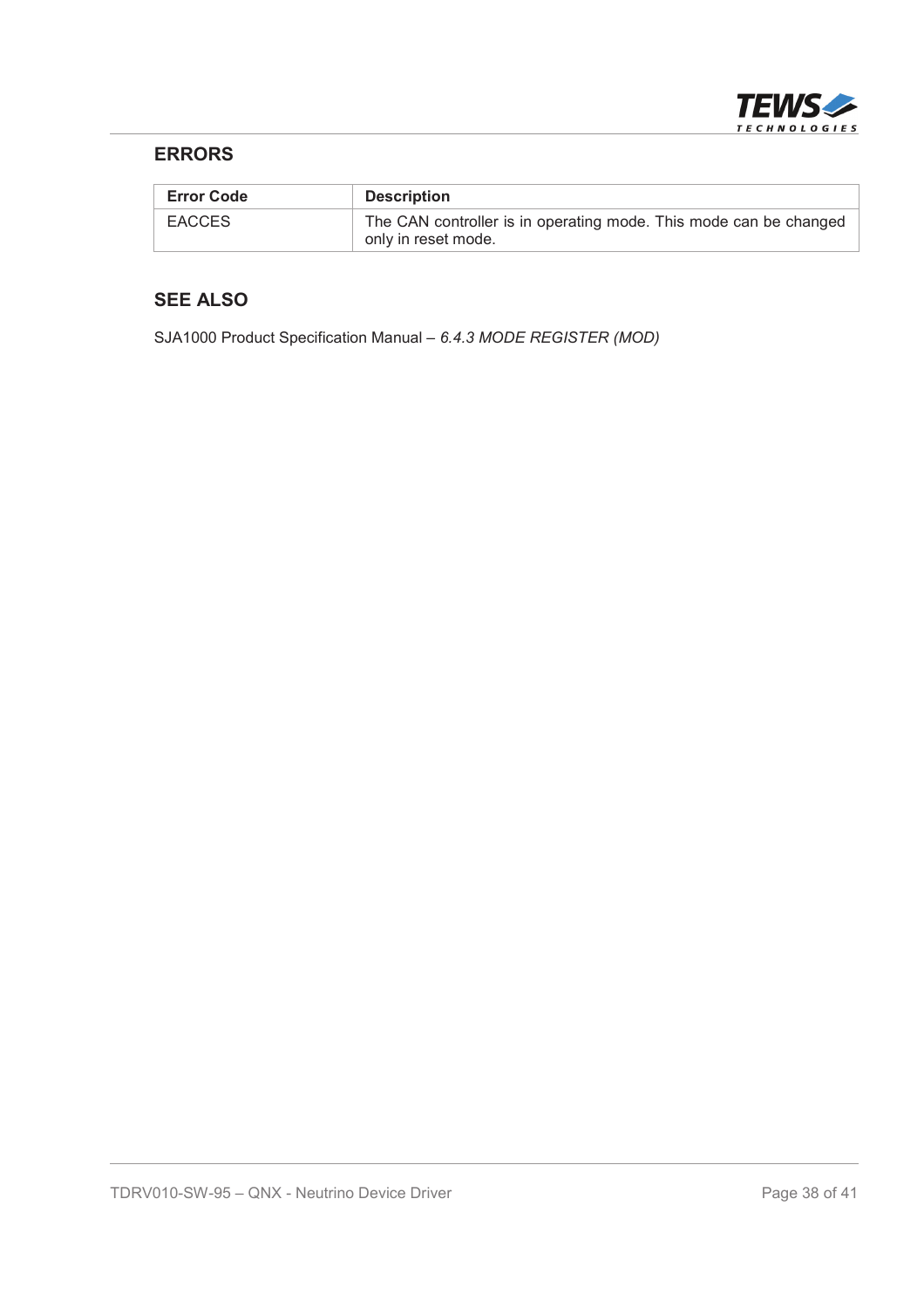

# **3.3.14 DCMD\_TDRV010\_TRANSCEIVER\_OPERATING**

#### **NAME**

DCMD\_TDRV010\_TRANSCEIVER\_OPERATING – Switch transceiver into Operating Mode

#### **DESCRIPTION**

This devctl function switches the onboard transceivers for the specific channel into Operating Mode. This function is only supported by TPMC310 modules.

#### **EXAMPLE**

```
#include "tdrv010.h"
int fd;
int result;
result = devct1( fd,
                  DCMD_TDRV010_TRANSCEIVER_OPERATING,
                  NULL,
                   0,NULL);
if (result != EOK) {
    /* process devctl() error */
}
```
#### **ERRORS**

| <b>Error Code</b> | <b>Description</b>                     |
|-------------------|----------------------------------------|
| <b>ENOTSUP</b>    | Function is not supported by hardware. |

#### **SEE ALSO**

TPMC310 Hardware User Manual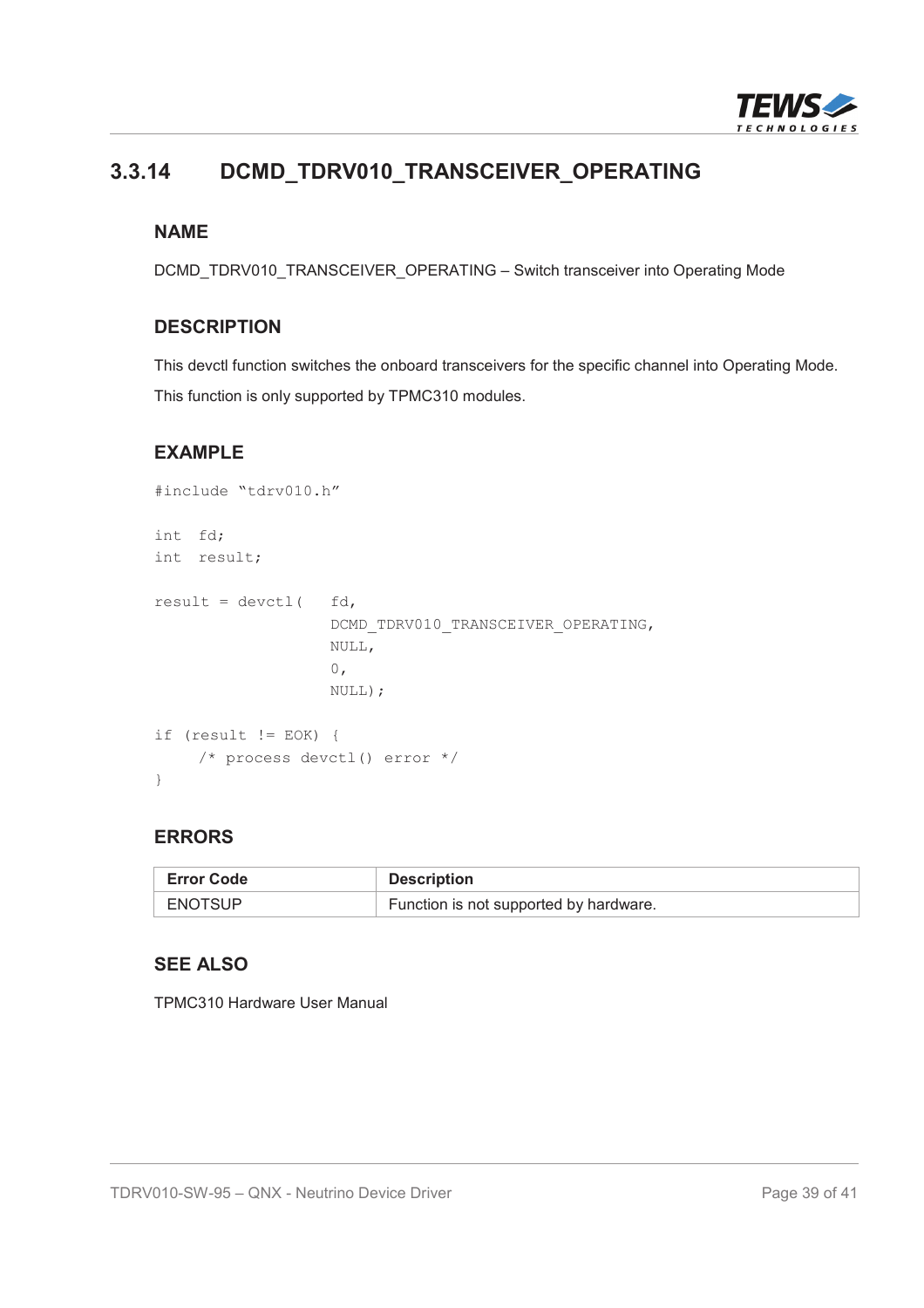

# **3.3.15 DCMD\_TDRV010\_TRANSCEIVER\_SILENT**

#### **NAME**

DCMD\_TDRV010\_TRANSCEIVER\_SILENT – Switch transceiver into Silent Mode

#### **DESCRIPTION**

This devctl function switches the onboard transceivers for the specific channel into Silent Mode. This function is only supported by TPMC310 modules.

#### **EXAMPLE**

```
#include "tdrv010.h"
int fd;
int result;
result = devct1( fd,
                  DCMD_TDRV010_TRANSCEIVER_SILENT,
                  NULL,
                   0,NULL);
if (result != EOK) {
    /* process devctl() error */
}
```
#### **ERRORS**

| <b>Error Code</b> | <b>Description</b>                     |
|-------------------|----------------------------------------|
| <b>ENOTSUP</b>    | Function is not supported by hardware. |

#### **SEE ALSO**

TPMC310 Hardware User Manual